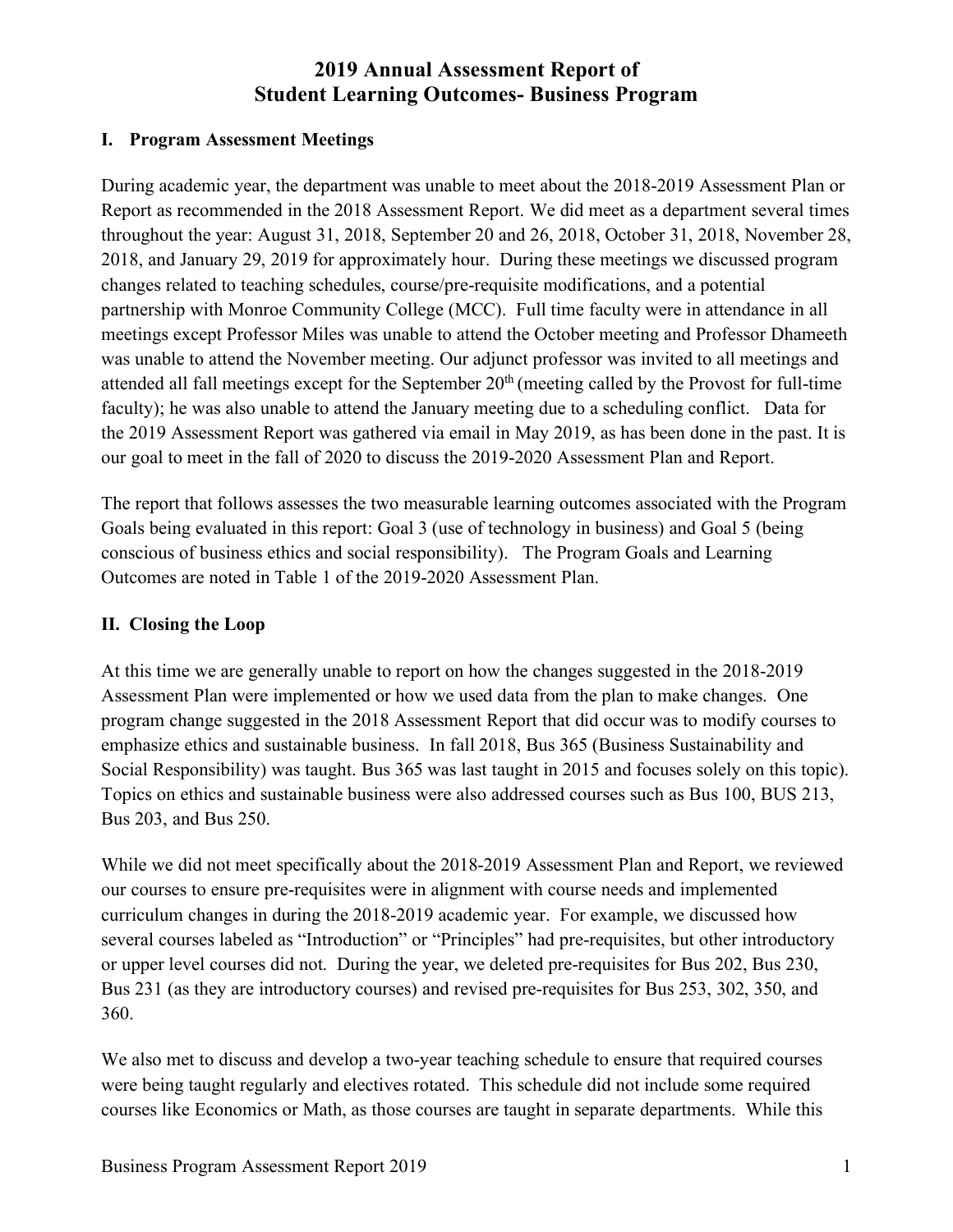was requested of the entire division in the spring of 2019, we developed the schedule in the fall/early winter. This review of courses let to a discussion of new courses to potentially offer and others to modify. The schedule was also meant to serve as a guide for students, faculty/advisors, and for the registrar/Center for Academic and Career Advising.

During our fall meetings we discussed, but did not follow through with the possibility of creating a suggested course schedule. If such a schedule is created, it would be a more an advising tool to help students, faculty, and the Center for Academic and Career Advising to understand the suggested sequence of courses to ensure student academic success. We would need both a four and two-year tool to accommodate traditional and transfer students.

Finally, the Provost asked our department to review how our business courses align/map with MCC's business program and whether or not we would recommend a potential partnership (Wells at MCC). As a result of the meetings (one with the Provost and one with just the department), we recommended moving ahead with this partnership.

#### **III. Examination of data collected for this year's targeted learning outcomes**

#### **III.a. Assessment of Program Goal 3**

Table 1 below presents data from key assignments, projects, presentations, and papers for classes associated with Program Goal 3 (use of technology). In Table 1, we report data for 10 classes for Outcome 3.1.1 (develop clear, effective reading, writing and presentation skills, and use of technology to solve problems) and 5 classes for Outcome 3.1.2 (understand how to use the technology to make most efficient and timely decisions). Rubrics provided for this assessment by faculty are noted at the end of the report in Appendix A.

|      | <b>Program</b> Learning | <b>Class</b>      | <b>Semester</b> | <b>Type of assignment</b>                                                                                          |      | <b>Assessment Data</b> |                      | <b>Meet Success</b> | <b>Notes</b>                                                                                |           |  |
|------|-------------------------|-------------------|-----------------|--------------------------------------------------------------------------------------------------------------------|------|------------------------|----------------------|---------------------|---------------------------------------------------------------------------------------------|-----------|--|
| Goal | <b>Outcome</b>          |                   |                 |                                                                                                                    |      |                        |                      |                     |                                                                                             | Criteria? |  |
|      |                         |                   |                 |                                                                                                                    | A or | <b>B</b> or            | C or                 |                     |                                                                                             |           |  |
|      |                         |                   |                 |                                                                                                                    |      |                        | higher higher higher |                     |                                                                                             |           |  |
| 3    | 3.1.1                   | <b>BUS</b><br>100 | Fall 2018       | Weekly chapter<br>presentations, Midterm and<br>final exams, weekly written<br>papers                              | 3%   | 34%                    | 14%                  | Unclear             | Reported that goal 3 was met,<br>but not clear based on data and<br>not assignment specific |           |  |
| 3    | 3.1.1                   | <b>BUS</b><br>201 | Fall 2018       | Chapter presentations,<br>midterm test -oral, weekly<br>written papers, final written<br>paper, final presentation | 15%  | 25%                    | 15%                  | Unclear             | Reported that goal 3 was met,<br>but not clear based on data and<br>not assignment specific |           |  |
| 3    | 3.1.1                   | <b>Bus 201</b>    | Spring<br>2019  | Chapter presentations,<br>midterm test -oral, weekly<br>written papers, final written<br>paper, final presentation | 13%  | 29%                    | 13%                  | Unclear             | Reported that goal 3 was met,<br>but not clear based on data and<br>not assignment specific |           |  |

|  |  | Table 1: Data Evaluating Program Goal 3- Use of Technology |
|--|--|------------------------------------------------------------|
|  |  |                                                            |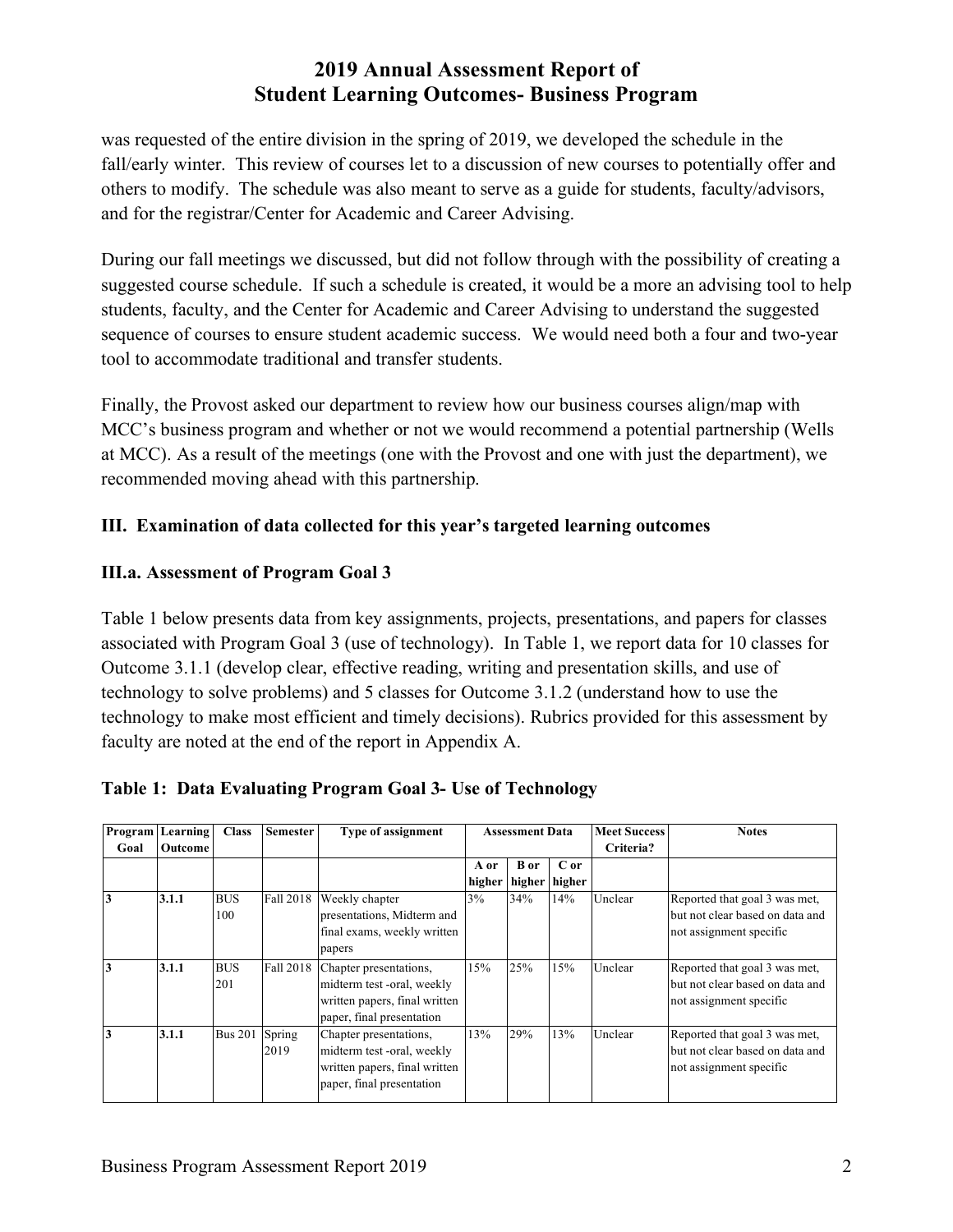|                         | Program Learning | <b>Class</b>   | <b>Semester</b>          | Type of assignment           | <b>Assessment Data</b> |                              | <b>Meet Success</b> | <b>Notes</b> |                                                                |
|-------------------------|------------------|----------------|--------------------------|------------------------------|------------------------|------------------------------|---------------------|--------------|----------------------------------------------------------------|
| Goal                    | Outcome          |                |                          |                              |                        |                              |                     | Criteria?    |                                                                |
|                         |                  |                |                          |                              | A or                   | $\overline{B}$ or            | C or                |              |                                                                |
|                         |                  |                |                          |                              | higher                 | higher                       | higher<br>C or      |              |                                                                |
|                         |                  |                |                          |                              | A or                   | <b>B</b> or<br>higher higher | higher              |              |                                                                |
| 3                       | 3.1.1            | <b>Bus 202</b> | Spring                   | Weekly written papers,       | 55%                    | 25%                          | 5%                  | Unclear      | Reported that goal 3 was met,                                  |
|                         |                  |                | 2019                     | individual research paper    |                        |                              |                     |              | but not clear based on data and                                |
|                         |                  |                |                          | and presentation, midterm    |                        |                              |                     |              | not assignment specific                                        |
|                         |                  |                |                          | test (essay questions)       |                        |                              |                     |              |                                                                |
| $\overline{\mathbf{3}}$ | 3.1.1            | <b>Bus 250</b> | spring                   | Group presentation           | 83%                    | 100%                         | 0%                  | Yes          | Students appear very                                           |
|                         |                  |                | 2019                     |                              |                        |                              |                     |              | comfortable with their oral                                    |
|                         |                  |                |                          |                              |                        |                              |                     |              | presentation stills                                            |
| $\mathbf{3}$            | 3.1.1            | <b>Bus 250</b> | spring                   | Midterm written individual   | 44%                    | 83%                          | $\overline{9}4\%$   | Yes          | One failed to turn in assignment                               |
|                         |                  |                | 2019                     | assignment                   |                        |                              |                     |              | and received an F                                              |
| $\mathbf{3}$            | 3.1.1            |                | <b>Bus 250 Fall 2018</b> | Final Written assignment     | 54%                    | 74%                          | 100%                | Yes          | While all students passed,                                     |
|                         |                  |                |                          |                              |                        |                              |                     |              | writing is something we could                                  |
|                         |                  |                |                          |                              |                        |                              |                     |              | continue to work on.                                           |
| $\mathbf{3}$            | 3.1.1            | <b>Bus 302</b> | Spring                   | Weekly written papers,       | 83%                    | $0\%$                        | 17%                 | Unclear      | Reported that goal 3 was met,                                  |
|                         |                  |                | 2019                     | individual research paper    |                        |                              |                     |              | but not clear based on data and                                |
|                         |                  |                |                          | and presentation, weekly in  |                        |                              |                     |              | not assignment specific                                        |
|                         |                  |                |                          | class research and           |                        |                              |                     |              |                                                                |
|                         |                  |                |                          | presentations, midterm test  |                        |                              |                     |              |                                                                |
|                         |                  |                |                          | (essay questions), and final |                        |                              |                     |              |                                                                |
|                         |                  |                |                          | group paper and group        |                        |                              |                     |              |                                                                |
|                         |                  |                |                          | presentation                 |                        |                              |                     |              |                                                                |
| 3                       | 3.1.1            | <b>BUS</b>     | Fall 2018                | Written case analysis        | 19%                    | 38%                          | 50%                 | Unclear      | Based on average scores of 5                                   |
|                         |                  | 365            |                          |                              |                        |                              |                     |              | assignments. Some students did                                 |
|                         |                  |                |                          |                              |                        |                              |                     |              | not complete all the                                           |
|                         |                  |                |                          |                              |                        |                              |                     |              | assignments. 50% received less                                 |
|                         |                  |                |                          |                              |                        |                              |                     |              | than a C on this assignment.                                   |
|                         |                  |                |                          |                              |                        |                              |                     |              | Poor grades are related to the<br>writing quality component or |
|                         |                  |                |                          |                              |                        |                              |                     |              | not handing in.                                                |
| $\mathbf{3}$            | 3.1.1            | <b>Bus 402</b> | Spring                   | Final poster presentation    | 75%                    | 95%                          | 100%                | Yes          | Students appear very                                           |
|                         |                  |                | 2019                     |                              |                        |                              |                     |              | comfortable with their oral                                    |
|                         |                  |                |                          |                              |                        |                              |                     |              | presentation stills                                            |
| $\mathbf{3}$            | 3.1.1            | <b>Bus 402</b> | Spring                   | Final written paper          | 63%                    | 81%                          | 100%                | Yes          | While all passed it took                                       |
|                         |                  |                | 2019                     |                              |                        |                              |                     |              | considerable individual work to                                |
|                         |                  |                |                          |                              |                        |                              |                     |              | help students meet the success                                 |
|                         |                  |                |                          |                              |                        |                              |                     |              | criteria. Many struggled at first                              |
|                         |                  |                |                          |                              |                        |                              |                     |              | with synthesizing literature/data.                             |
|                         |                  |                |                          |                              |                        |                              |                     |              | Several had problems with                                      |
|                         |                  |                |                          |                              |                        |                              |                     |              | writing quality and it took                                    |
|                         |                  |                |                          |                              |                        |                              |                     |              | several iterations to help them                                |
|                         |                  |                |                          |                              |                        |                              |                     |              | improve their work.                                            |
|                         |                  |                |                          |                              |                        | <b>Assessment Data</b>       |                     |              |                                                                |
| 3                       | 3.1.1            | <b>Bus 203</b> | Spring                   | Assignment 1                 |                        | Low grade:0, High            |                     | Unclear      | Two students each failed to                                    |
|                         |                  |                | 2019                     |                              |                        | grade: 92, Average           |                     |              | submit one of the assignments                                  |
|                         |                  |                |                          |                              | grade: 83              |                              |                     |              | but demonstrated the proper                                    |
|                         |                  |                |                          |                              |                        |                              |                     |              | skill development on other                                     |
|                         |                  |                |                          |                              |                        |                              |                     |              | assignments. Average student                                   |
|                         |                  |                |                          |                              |                        |                              |                     |              | met goal of earning 75% or                                     |
|                         |                  |                |                          |                              |                        |                              |                     |              | better on each assignment                                      |
| $\mathbf{3}$            | 3.1.1            | <b>Bus 203</b> | Spring                   | Assignment 3                 |                        | Low grade: 0, High           |                     | Unclear      | Two students each failed to                                    |
|                         |                  |                | 2019                     |                              |                        | grade: 98, Average           |                     |              | submit one of the assignments                                  |
|                         |                  |                |                          |                              | grade: 84              |                              |                     |              | but demonstrated the proper                                    |
|                         |                  |                |                          |                              |                        |                              |                     |              | skill development on other                                     |
|                         |                  |                |                          |                              |                        |                              |                     |              | assignments. Average student                                   |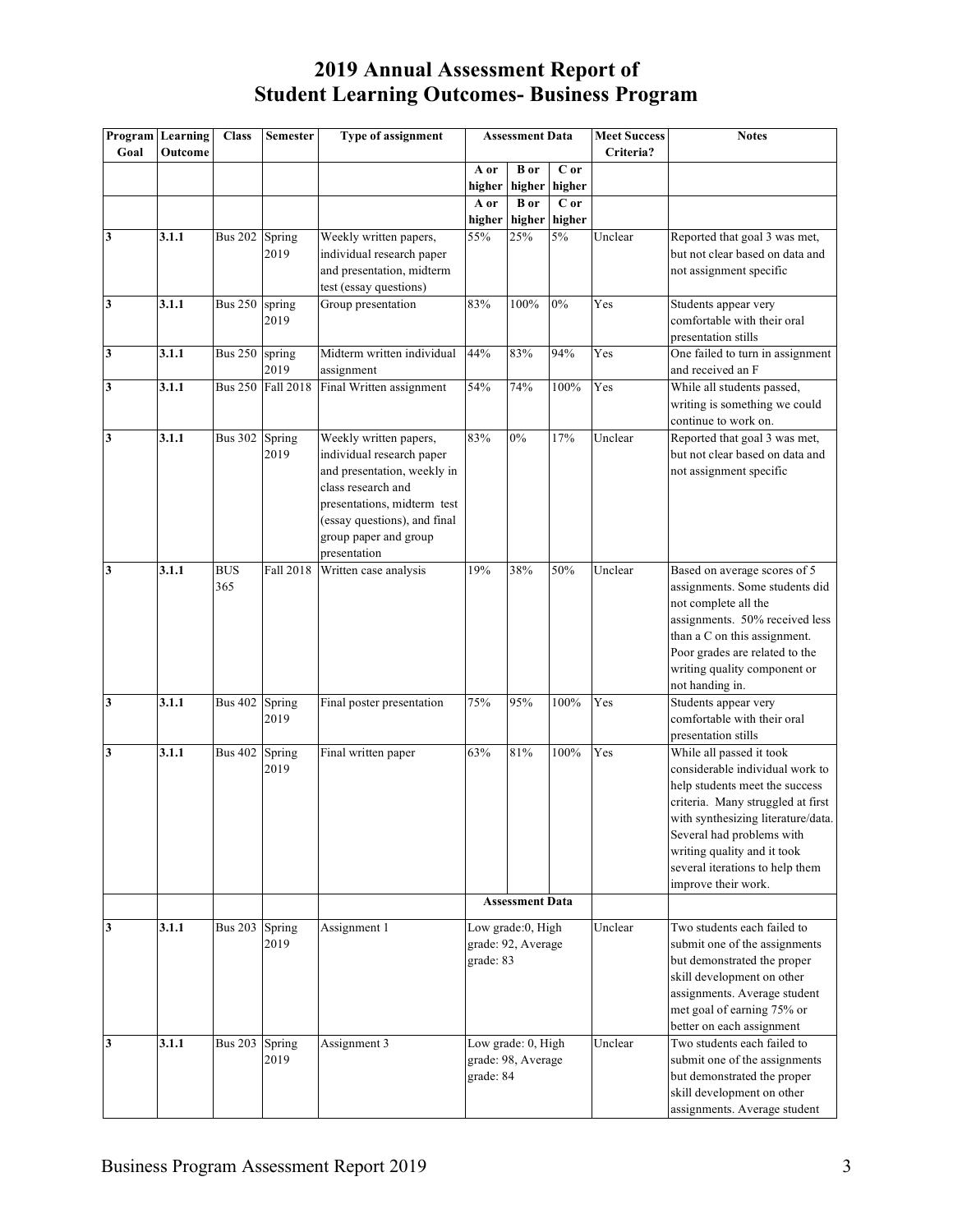| Goal         | Program Learning<br>Outcome | <b>Class</b>   | <b>Semester</b>          | Type of assignment           |                  | <b>Assessment Data</b> |        | <b>Meet Success</b><br>Criteria? | <b>Notes</b>                                                 |
|--------------|-----------------------------|----------------|--------------------------|------------------------------|------------------|------------------------|--------|----------------------------------|--------------------------------------------------------------|
|              |                             |                |                          |                              |                  |                        |        |                                  | met goal of earning 75% or                                   |
|              |                             |                |                          |                              |                  |                        |        |                                  | better on each assignment                                    |
| $\mathbf{3}$ | 3.1.1                       | <b>Bus 203</b> | Spring                   | Pitch assignment             |                  | Low grade: 72, High    |        | Yes                              | Based on review of the written                               |
|              |                             |                | 2019                     |                              |                  | grade: 95, Average     |        |                                  | assignments and observations                                 |
|              |                             |                |                          |                              | grade: 86        |                        |        |                                  | during the oral portion of the                               |
|              |                             |                |                          |                              |                  |                        |        |                                  | assignments, it appears that                                 |
|              |                             |                |                          |                              |                  |                        |        |                                  | students generally have                                      |
|              |                             |                |                          |                              |                  |                        |        |                                  | adequately developed                                         |
|              |                             |                |                          |                              |                  |                        |        |                                  | presentations skills                                         |
| $\mathbf{3}$ | 3.1.1                       | <b>Bus 203</b> | Spring                   | Oral presentation            |                  | Low Grade: 70, High    |        | Yes                              | Based on review of the written                               |
|              |                             |                | 2019                     |                              |                  | Grade 95, Average      |        |                                  | assignments and observations                                 |
|              |                             |                |                          |                              | grade: 85        |                        |        |                                  | during the oral portion of the                               |
|              |                             |                |                          |                              |                  |                        |        |                                  | assignments, it appears that                                 |
|              |                             |                |                          |                              |                  |                        |        |                                  | students generally have                                      |
|              |                             |                |                          |                              |                  |                        |        |                                  | adequately developed                                         |
|              |                             |                |                          |                              |                  |                        |        | presentations skills             |                                                              |
| 3            | 3.1.1                       |                | Bus 303 Fall 2018        | Quiz 3                       |                  | Low grade: 66, High    |        | Yes                              | Students appear to have                                      |
|              |                             |                |                          |                              |                  | grade: 98, Average     |        |                                  | developed skills required for                                |
|              |                             |                |                          |                              | grade: 85        |                        |        |                                  | reading, writing and                                         |
|              |                             |                |                          |                              |                  |                        |        |                                  | presentations. Average student                               |
|              |                             |                |                          |                              |                  |                        |        |                                  | met the goal of earning 75% or                               |
|              |                             |                |                          |                              |                  |                        |        |                                  | better on each assignment.                                   |
|              |                             | <b>Bus 303</b> |                          | Fall 2018 Mid-term exam      |                  | Low grade: 78, High    |        | Yes                              | Students appear to have                                      |
|              |                             |                |                          |                              |                  | grade: 98, Average     |        |                                  | developed skills required for                                |
|              |                             |                |                          |                              | grade: 86        |                        |        |                                  | reading, writing and                                         |
|              |                             |                |                          |                              |                  |                        |        |                                  | presentations. Average student                               |
|              |                             |                |                          |                              |                  |                        |        |                                  | met the goal of earning 75% or<br>better on each assignment. |
| 3            | 3.1.1                       |                | Bus 303 Fall 2018        | Canvas assignment            |                  | Low Grade: 77, High    |        | Yes                              | Students appear to have                                      |
|              |                             |                |                          |                              |                  | Grade 95, Average      |        |                                  | developed skills required for                                |
|              |                             |                |                          |                              | grade: 85        |                        |        |                                  | reading, writing and                                         |
|              |                             |                |                          |                              |                  |                        |        |                                  | presentations. Average student                               |
|              |                             |                |                          |                              |                  |                        |        |                                  | met the goal of earning 75% or                               |
|              |                             |                |                          |                              |                  |                        |        |                                  | better on each assignment.                                   |
| $\mathbf{3}$ | 3.1.1                       |                | <b>Bus 305</b> Fall 2018 | Test 1                       |                  | Low grade:68, High     |        | Yes                              | Students appear to have                                      |
|              |                             |                |                          |                              |                  | grade: 91, Average     |        |                                  | developed skills required for                                |
|              |                             |                |                          |                              | grade: 82        |                        |        |                                  | reading, writing and                                         |
|              |                             |                |                          |                              |                  |                        |        |                                  | presentations. Average student                               |
|              |                             |                |                          |                              |                  |                        |        |                                  | met the goal of earning 75% or                               |
|              |                             |                |                          |                              |                  |                        |        |                                  | better on each assignment.                                   |
| 3            | 3.1.1                       |                | Bus 305 Fall 2018 Quiz 2 |                              |                  | Low grade: 62, High    |        | yes                              | Students appear to have                                      |
|              |                             |                |                          |                              |                  | grade: 100, Average    |        |                                  | developed skills required for                                |
|              |                             |                |                          |                              | grade: 84        |                        |        |                                  | reading, writing and                                         |
|              |                             |                |                          |                              |                  |                        |        |                                  | presentations. Average student                               |
|              |                             |                |                          |                              |                  |                        |        |                                  | met the goal of earning 75% or                               |
|              |                             |                |                          |                              |                  |                        |        |                                  | better on each assignment.                                   |
| 3            | 3.1.1                       |                | Bus 305 Fall 2018        | Project Presentation         |                  | Low grade: 75, High    |        | Yes                              | Students appear to have                                      |
|              |                             |                |                          |                              |                  | grade: 98, Average     |        |                                  | developed skills required for                                |
|              |                             |                |                          |                              | grade: 86        |                        |        |                                  | reading, writing and                                         |
|              |                             |                |                          |                              |                  |                        |        |                                  | presentations. Average student                               |
|              |                             |                |                          |                              |                  |                        |        |                                  | met the goal of earning 75% or                               |
|              |                             |                |                          |                              |                  |                        |        |                                  | better on each assignment.                                   |
|              |                             |                |                          |                              | A or             | <b>B</b> or            | C or   |                                  |                                                              |
|              |                             |                |                          |                              | higher           | higher                 | higher |                                  |                                                              |
| 3            | 3.1.2                       | <b>Bus 204</b> |                          | Fall 2018 Weekly challenging | $\frac{1}{1}$ 1% | 32%                    | 32%    | Unclear                          | Reported that goal 3 was met,                                |
|              |                             |                |                          | projects, midterm project,   |                  |                        |        |                                  | but not clear based on data and                              |
|              |                             |                |                          | final project                |                  |                        |        |                                  | was not assignment specific                                  |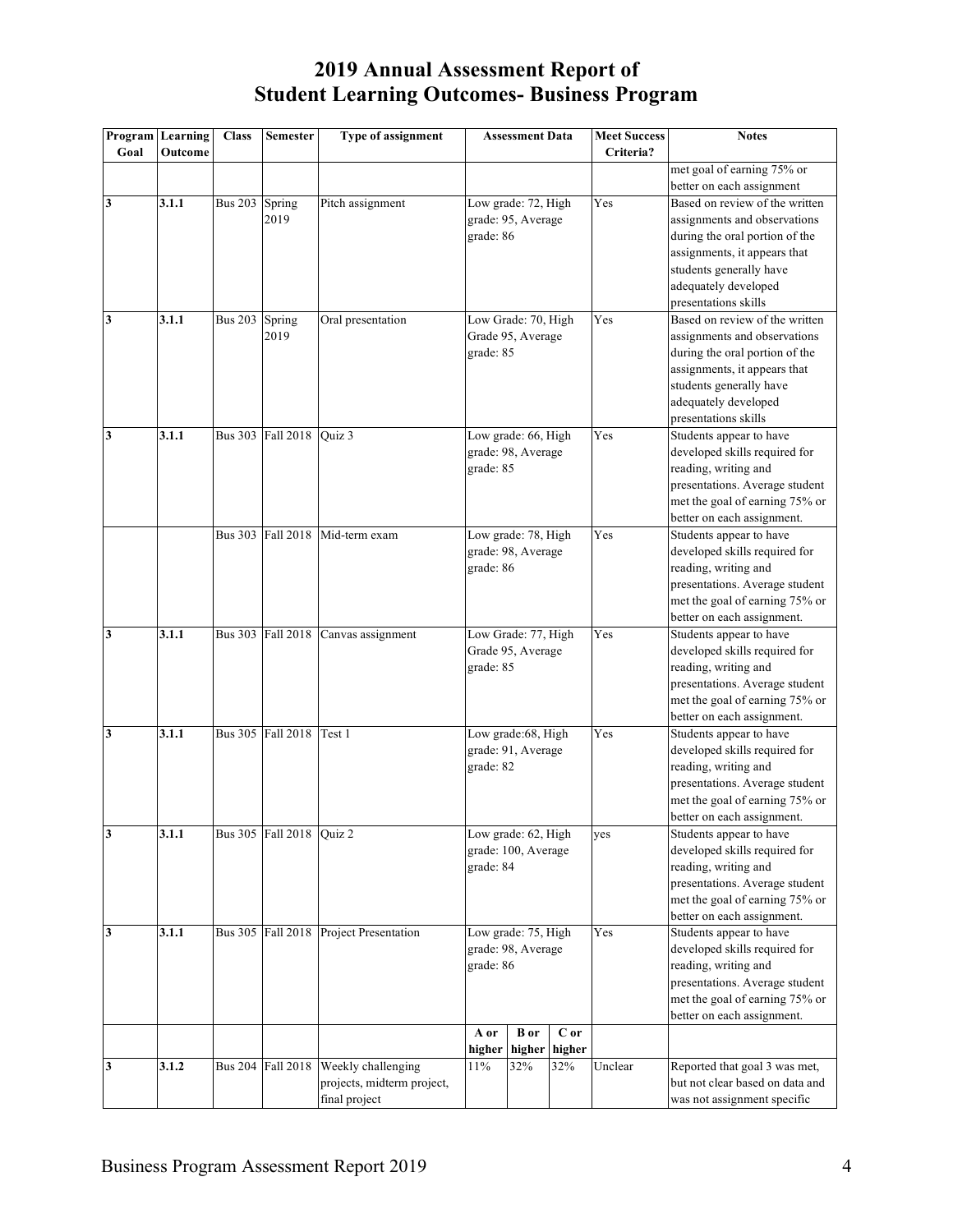|           | <b>Program</b> Learning | <b>Class</b>   | <b>Semester</b>      | <b>Type of assignment</b> | <b>Assessment Data</b> |  | <b>Meet Success</b> | <b>Notes</b> |                             |
|-----------|-------------------------|----------------|----------------------|---------------------------|------------------------|--|---------------------|--------------|-----------------------------|
| Goal      | <b>Outcome</b>          |                |                      |                           |                        |  | Criteria?           |              |                             |
| 13        | 3.1.2                   | Bus 203 Spring |                      | NA                        |                        |  |                     | Unclear      | Discussed in class, but not |
|           |                         |                | 2019                 |                           |                        |  |                     |              | assessed                    |
| $\vert$ 3 | 3.1.2                   |                | Bus 303 Fall 2018 NA |                           |                        |  |                     | Unclear      | Discussed in class, but not |
|           |                         |                |                      |                           |                        |  |                     |              | assessed                    |
| 13        | 3.1.2                   |                | Bus 305 Fall 2018 NA |                           |                        |  |                     | Unclear      | Discussed in class, but not |
|           |                         |                |                      |                           |                        |  |                     |              | assessed                    |
| 13        | 3.1.2                   | Bus 402 Spring |                      | NA                        |                        |  |                     | Unclear      | Discussed in class, but not |
|           |                         |                | 2019                 |                           |                        |  |                     |              | assessed                    |

Based on the data in Table 1, we have a mix of results for the two Learning Outcomes associated with Program Goal #3; some classes meet our success criteria (majority of students earn 70% or higher per assignment) and others indicate otherwise (or the data reported is unclear). Even if the courses meet the success criteria, faculty indicate (and based on the data provided) that we still need to focus on writing and presentation skills (Outcome 3.1.1) and use of technology (Outcome 3.1.2).

One example of the need to continue to assess Outcome 3.1.1 is shown in Bus 402. While all students passed the final paper or project, it took considerable effort with weekly, one on one meetings with students to ensure that their final products were sufficient. Several struggled with synthesizing articles and data. In some courses, many written homework reflections (not necessarily evaluated here) are graded as complete or not complete (or students fail to turn in), but we are not necessarily assessing the quality of writing in these assignments. Wells College created and instituted a new writing curriculum in fall 2018. Over the next few years we should see an improvement in writing skills as students receive help earlier in their time at Wells.

Oral skills (Outcome 3.1.1) evaluated in classes in Table 1 generally appear to meet our department's success criteria. Presentations are often required in many of our business classes. It was suggested in one course that some discussions were not up to the same level as in the past. In one class, based on student suggestions, additional time was spent instructing students on oral presentation and topic discussion skills. Also, at the suggestion of students, several additional short videos were added to the course and discussion and presentation techniques were discussed after the class viewed those presentations. Students indicated that the subsequent discussion significantly increased their understanding of problems, solutions and alternatives. We will continue to focus on oral presentation skills in our classes.

Learning Outcome 3.1.2 (use of technology to make efficient decisions) was discussed, demonstrated, and used by students in courses such as Bus 203, Bus 204, Bus 303, and Bus 402. In some courses, faculty focused on enhancing awareness of library technical resources and reviewing how to conduct research so students can better prepare assignments, papers and oral presentations. However, this learning outcome was not specifically assessed in some courses and there was no indication that students were having difficulty, as students in the classes demonstrated an understanding of the use of technology relative to the work and assignments that they submitted.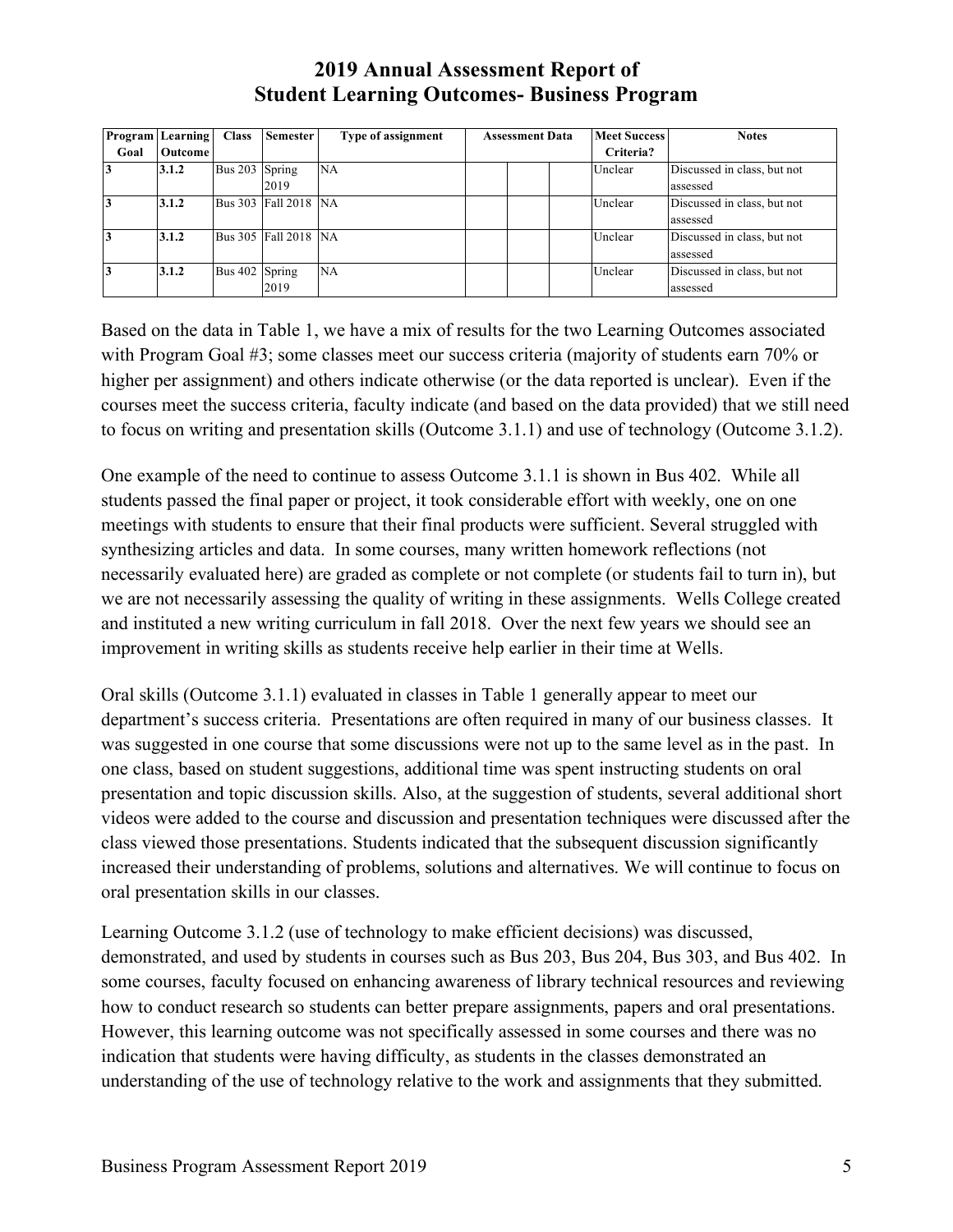We will consider adding a means of assessment for Outcome 3.1.2 in appropriate classes and consider devoting more class time (particularly in the first four weeks) improve skill development.

#### **III.b. Assessment of Program Goal 5**

Table 2 below provides data from key assignments, projects, presentations, and papers for classes that are associated with Program Goal 5 (being conscious of business ethics and social responsibility). In Table 2, we report data from 6 classes for Outcome 5.1.1 (perform an understanding of business ethics and social responsibility when making business decisions at all levels (corporate, business, and operational) in organizations) and 3 classes for Outcome 5.1.2 (apply the understanding of business ethics and social responsibility when making sustainable investments as entrepreneurs regardless of the size of the organization). Rubrics provided by faculty for the assessment of Program Goal 5 are noted in Appendix A.

| Program<br>Goal | Learning<br>Outcome | <b>Class</b>      | <b>Semester</b> |                                                                                                                                                                                                               | <b>Assessment Data</b> |                       |                | Meet<br><b>Success</b><br>Criteria? | <b>Notes</b>                                   |
|-----------------|---------------------|-------------------|-----------------|---------------------------------------------------------------------------------------------------------------------------------------------------------------------------------------------------------------|------------------------|-----------------------|----------------|-------------------------------------|------------------------------------------------|
|                 |                     |                   |                 |                                                                                                                                                                                                               | A or<br>higher         | <b>B</b> or<br>higher | C or<br>higher |                                     |                                                |
| 5               | 5.1.1               | <b>BUS</b><br>100 | Fall 2018       | Weekly chapter presentations, 3%<br>Midterm and final exams.<br>weekly written papers                                                                                                                         |                        | 34%                   | 14%            | Unclear                             | Same data reported for both<br>goals-see above |
| 5               | 5.1.1               | <b>BUS</b><br>201 | Fall 2018       | Chapter presentations,<br>midterm test -oral, weekly<br>written papers, final written<br>paper, final presentation                                                                                            | 15%                    | 25%                   | 15%            | Unclear                             | Same data reported for both<br>goals-see above |
| 5               | 5.1.1               | <b>Bus</b><br>201 | Spring<br>2019  | Chapter presentations,<br>midterm test -oral, weekly<br>written papers, final written<br>paper, final presentation                                                                                            | 13%                    | 29%                   | 13%            | Unclear                             | Same data reported for both<br>goals-see above |
| 5               | 5.1.1               | <b>Bus</b><br>202 | Spring<br>2019  | Weekly written papers,<br>individual research paper and<br>presentation, midterm test<br>(essay questions)                                                                                                    | 55%                    | 25%                   | $5\%$          | Unclear                             | Same data reported for both<br>goals-see above |
| 5               | 5.1.1               | <b>Bus</b><br>302 | Spring<br>2019  | Weekly written papers,<br>individual research paper and<br>presentation, weekly in class<br>research and presentations,<br>midterm test (essay<br>questions), and final group<br>paper and group presentation | 83%                    | $0\%$                 | 17%            | Unclear                             | Same data reported for both<br>goals-see above |

**Table 2: Data Evaluating Program Goal 5 - Being Conscious Of Business Ethics and Social Responsibility**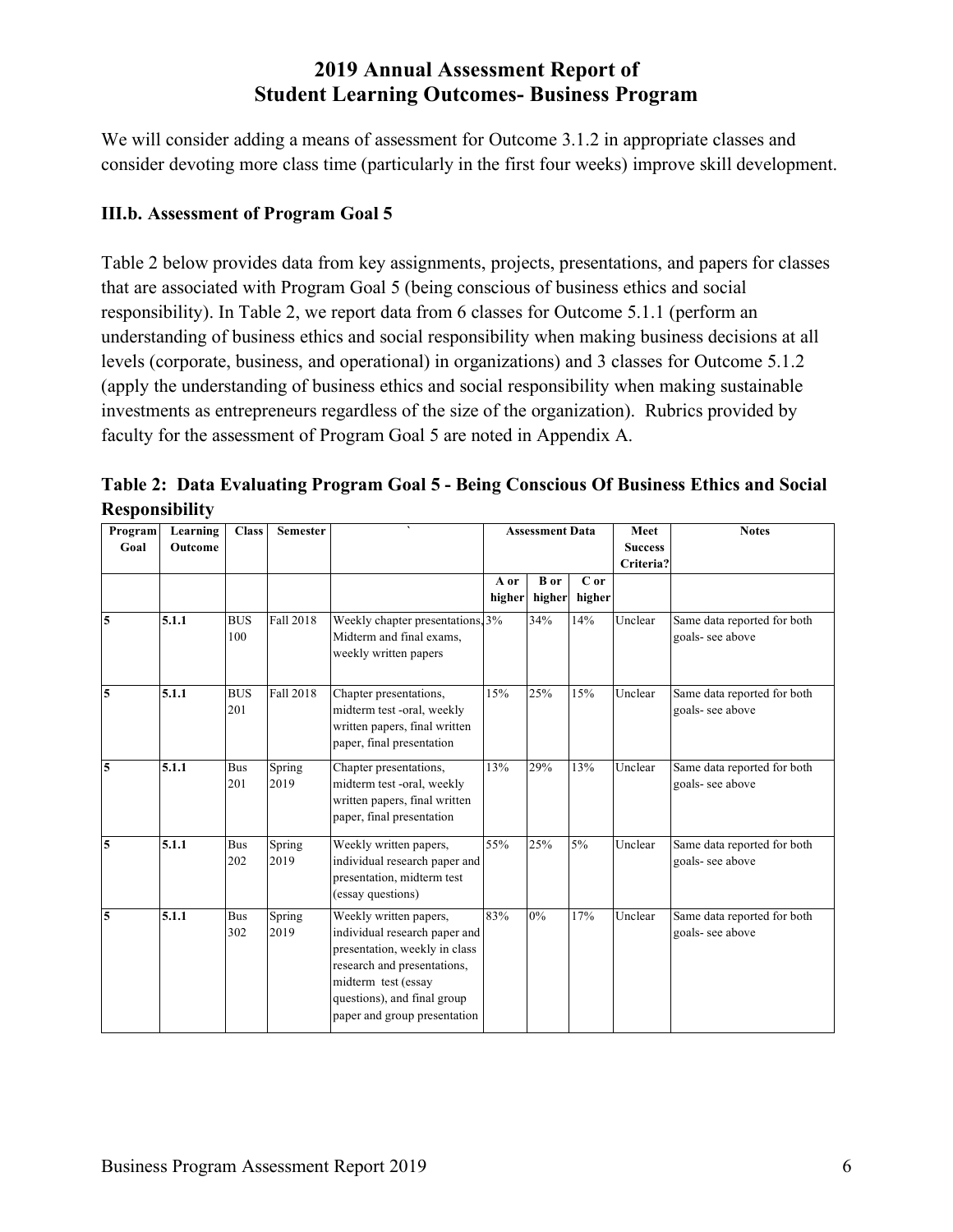| Program        | Learning | <b>Class</b>      | <b>Semester</b> |                               |                       | <b>Assessment Data</b> |                                 | Meet                            | <b>Notes</b>                                     |
|----------------|----------|-------------------|-----------------|-------------------------------|-----------------------|------------------------|---------------------------------|---------------------------------|--------------------------------------------------|
| Goal           | Outcome  |                   |                 |                               |                       |                        |                                 | <b>Success</b><br>Criteria?     |                                                  |
|                |          |                   |                 |                               | A or                  | <b>B</b> or            | C or                            |                                 |                                                  |
|                |          |                   |                 |                               | higher                | higher                 | higher                          |                                 |                                                  |
| 5              | 5.1.1    | <b>Bus</b>        | Spring          | Weekly written papers,        | 83%                   | 0%                     | 17%                             | Unclear                         | Same data reported for both                      |
|                |          | 302               | 2019            | individual research paper and |                       |                        |                                 |                                 | goals-see above                                  |
|                |          |                   |                 | presentation, weekly in class |                       |                        |                                 |                                 |                                                  |
|                |          |                   |                 | research and presentations,   |                       |                        |                                 |                                 |                                                  |
|                |          |                   |                 | midterm test (essay           |                       |                        |                                 |                                 |                                                  |
|                |          |                   |                 | questions), and final group   |                       |                        |                                 |                                 |                                                  |
|                |          |                   |                 | paper and group presentation  |                       |                        |                                 |                                 |                                                  |
| 5              | 5.1.1    | <b>Bus</b>        | Fall 2018       | Case leader presentation      | 50%                   | 88%                    | 100%                            | Yes                             |                                                  |
|                |          | 365               |                 | (group)                       |                       |                        |                                 |                                 |                                                  |
|                |          |                   |                 |                               |                       | <b>Assessment Data</b> |                                 |                                 |                                                  |
| $\overline{5}$ | 5.1.1    | <b>Bus</b>        | Spring          | Assignment 1                  |                       |                        | Low grade:0, High grade Unclear |                                 | Same data reported for both                      |
|                |          | 203               | 2019            |                               | 92, Average grade: 83 |                        |                                 |                                 | goals- see above                                 |
| 5              | 5.1.1    | <b>Bus</b>        | Spring          | Assignment 3                  |                       |                        |                                 | Low grade:0, High grade Unclear | Same data reported for both                      |
|                |          | 203               | 2019            |                               | 98, Average grade: 84 |                        |                                 |                                 | goals-see above                                  |
| 5              | 5.1.1    | Bus 203 Spring    |                 | Assignment 4                  | Low grade: 0, High    |                        |                                 | Unclear                         |                                                  |
|                |          |                   | 2019            |                               |                       |                        | grade: 96, Average grade        |                                 |                                                  |
|                |          |                   |                 |                               | 81                    |                        |                                 |                                 |                                                  |
| $\overline{5}$ | 5.1.1    | Bus               | Spring          | Pitch assignment              | Low grade: 72, High   |                        |                                 | Unclear                         | Same data reported for both                      |
|                |          | 203               | 2019            |                               | 86                    |                        | grade: 95, Average grade        |                                 | goals-see above                                  |
| 5              | 5.1.1    |                   |                 |                               | Low Grade: 70, High   |                        |                                 | Yes                             |                                                  |
|                |          | <b>Bus</b><br>203 | Spring<br>2019  | Oral presentation             |                       |                        | Grade 95, Average grade         |                                 | Same data reported for both<br>goals-see above   |
|                |          |                   |                 |                               | 85                    |                        |                                 |                                 |                                                  |
| 5              | 5.1.1    | <b>Bus</b>        | Spring          | Final paper                   | Low grade: 73, High   |                        |                                 | Yes                             | Same data reported for both                      |
|                |          | 203               | 2019            |                               |                       |                        | grade: 98, Average grade        |                                 | goals-see above                                  |
|                |          |                   |                 |                               | 85                    |                        |                                 |                                 |                                                  |
| 5              | 5.1.1    | <b>Bus</b><br>305 | Fall 2018       | Test 2                        | Low grade:69, High    |                        |                                 | Unclear                         |                                                  |
|                |          |                   |                 |                               | 84                    |                        | grade: 98, Average grade        |                                 |                                                  |
| 5              | 5.1.1    | Bus               | Fall 2018       | Quiz 4                        |                       | Low grade:64, High     |                                 | Unclear                         |                                                  |
|                |          | 305               |                 |                               |                       |                        | grade: 98, Average grade        |                                 |                                                  |
|                |          |                   |                 |                               | 85                    |                        |                                 |                                 |                                                  |
| 5              | 5.1.1    | <b>Bus</b>        | Fall 2018       | Oral presentation             | Low grade: 75, High   |                        |                                 | yes                             |                                                  |
|                |          | 305               |                 |                               |                       |                        | grade: 98, Average grade        |                                 |                                                  |
|                |          |                   |                 |                               | 86                    |                        |                                 |                                 |                                                  |
| 5              | 5.1.1    | <b>Bus</b>        | Fall 2018       | Final paper                   | Low grade: 75, High   |                        |                                 | Yes                             |                                                  |
|                |          | 305               |                 |                               | 87                    |                        | grade: 98, Average grade        |                                 |                                                  |
|                |          |                   |                 |                               | A or                  | <b>B</b> or            | $C$ or                          |                                 |                                                  |
|                |          |                   |                 |                               | higher                | higher                 | higher                          |                                 |                                                  |
| 5              | 5.1.2    | <b>WLLS</b>       | Spring          | Quiz question                 | 54%                   | $0\%$                  | $0\%$                           | No                              | Needs work- only half the class                  |
|                |          | 110               | 2019            |                               |                       |                        |                                 |                                 | who received the question got it                 |
|                |          |                   |                 |                               |                       |                        |                                 |                                 | correct (11 students). The                       |
|                |          |                   |                 |                               |                       |                        |                                 |                                 | question was either answered                     |
| 5              | 5.1.2    | Bus               | Spring          | NA                            |                       |                        |                                 | Unclear                         | correctly or not-<br>Discussed in class, but not |
|                |          | 203               | 2019            |                               |                       |                        |                                 |                                 | assessed                                         |
| 5              | 5.1.2    | <b>Bus</b>        | Fall 2018       | NA                            |                       |                        |                                 | Unclear                         | Discussed in class, but not                      |
|                |          | 305               |                 |                               |                       |                        |                                 |                                 | assessed                                         |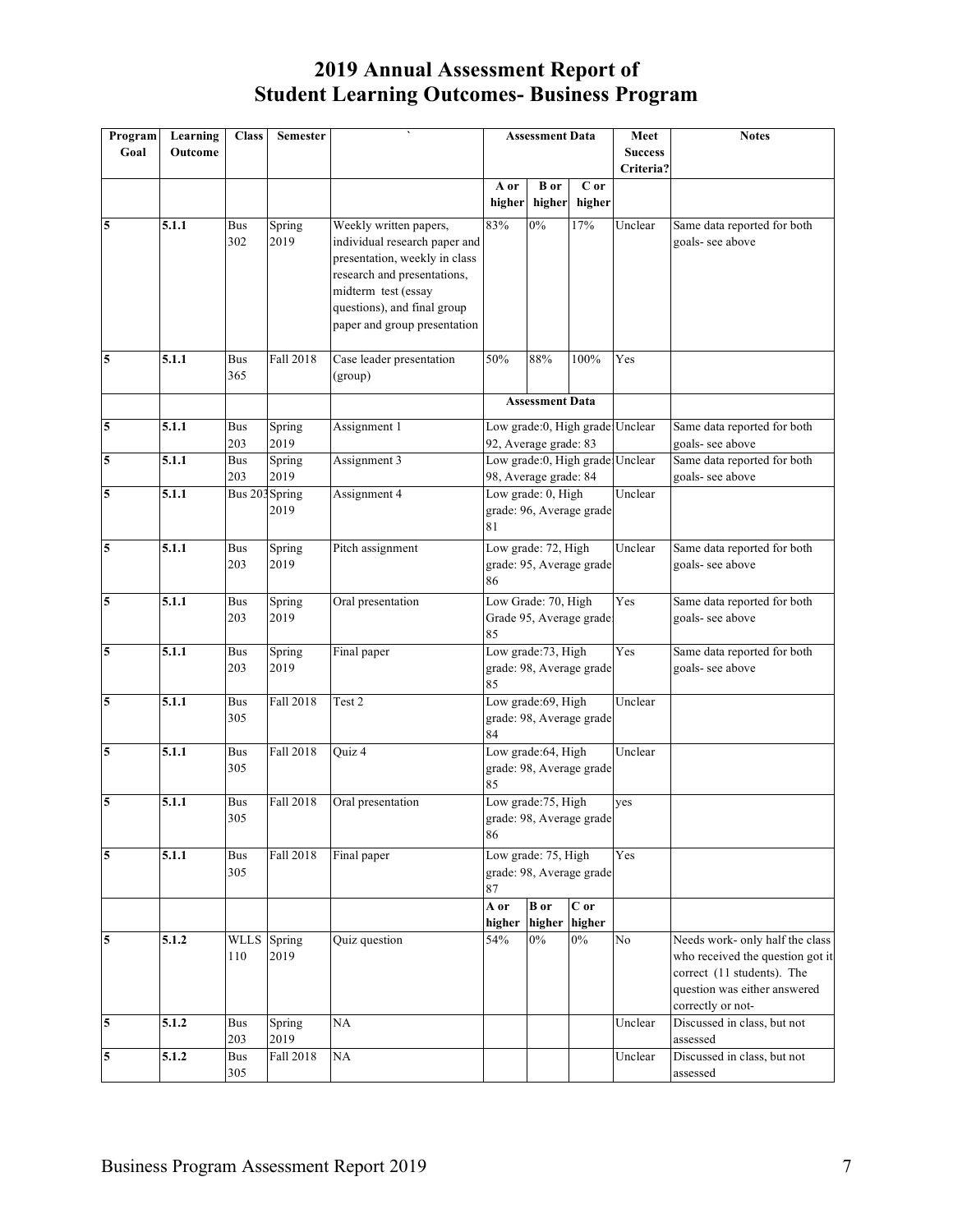Based on the data in Table 2, it appears we also have mixed results for Learning Outcomes 5.1.1 and 5.1.2. An understanding of business ethics and social responsibility is core to Bus 203, Bus 305, and Bus 365, but these topics are also integrated into other courses we offer. Based on the data in Table 2, it is unclear if we are meeting Outcome 5.1.1 overall, but for the classes focusing specifically on this topic it seems we meet the success criteria. In one class, three brainstorming sessions were incorporated into the course this semester and students indicated that the brainstorming and peer input significantly broadened their views and understanding of the social problems and possible solutions. In another class, students were expecting a lecture-based course, as in past years. The instructor introduced case studies and analysis and guest speakers that included, corporate business executives, attorneys, and an arbitrator. The students indicated they were able to learn the key concepts better as a result of case analysis and discussion with guest speakers. The Q&A time with guest speakers was increased as was case analysis and discussion. In addition, student led discussion and debate was found to be beneficial to the students.

For Outcome 5.1.2, students discussed and demonstrated a knowledge of investing in ethical and socially responsible businesses in a few classes, but were not directly assessed on their investment knowledge. In one class, this outcome was not met as the students received a quiz question related to social investments, but only half that received the question (as the quiz questions are random) answered correctly. We will explore ways to possibly incorporate lessons and assessments regarding ethical and socially responsible investing, as it relates to the courses. In addition, data was not provided for courses in which Outcome 5.1.2 are relevant (e.g., Bus 213, Bus 253, and Bus 310). These courses are taught by an adjunct professor. We will explore as a department how this outcome is being discussed and assessed in the pertinent courses in our program.

#### **IV. Program Changes for the Upcoming Year**

Based on the data submitted and noted in Tables 1 and 2 in this report and program changes suggested in 2018 Report, our department will continue to ensure that all course syllabi include Student Learning Outcomes associated with the Program Goals. We will also work as a department to update Tables 1 and 2 in the 2018-2019 Assessment Plan as needed. Specifically, we will strive to identify ways to modify course syllabi and rubrics to help our students continue to improve on their writing and oral presentation skills (Outcome 3.1.1). We expect to see improvement over the next couple of years as Wells College implemented a new writing curriculum for first year students. Additional time in courses will be spent on Outcome 3.1.2 for relevant courses and we will identify rubrics/assignments to assess this outcome specifically. We will continue to ensure topics related to Outcome 5.1.1 are integrated and assessed in the appropriate courses and discuss how/if Outcome 5.1.2 is being assessed, particularly for the courses focused on investment. Finally, we will work with the Education Program Committee to better understand the data we should collect and report on in order to more clearly and consistently understand whether or not we are meeting our success criteria for the Program Goals and Outcomes being evaluated.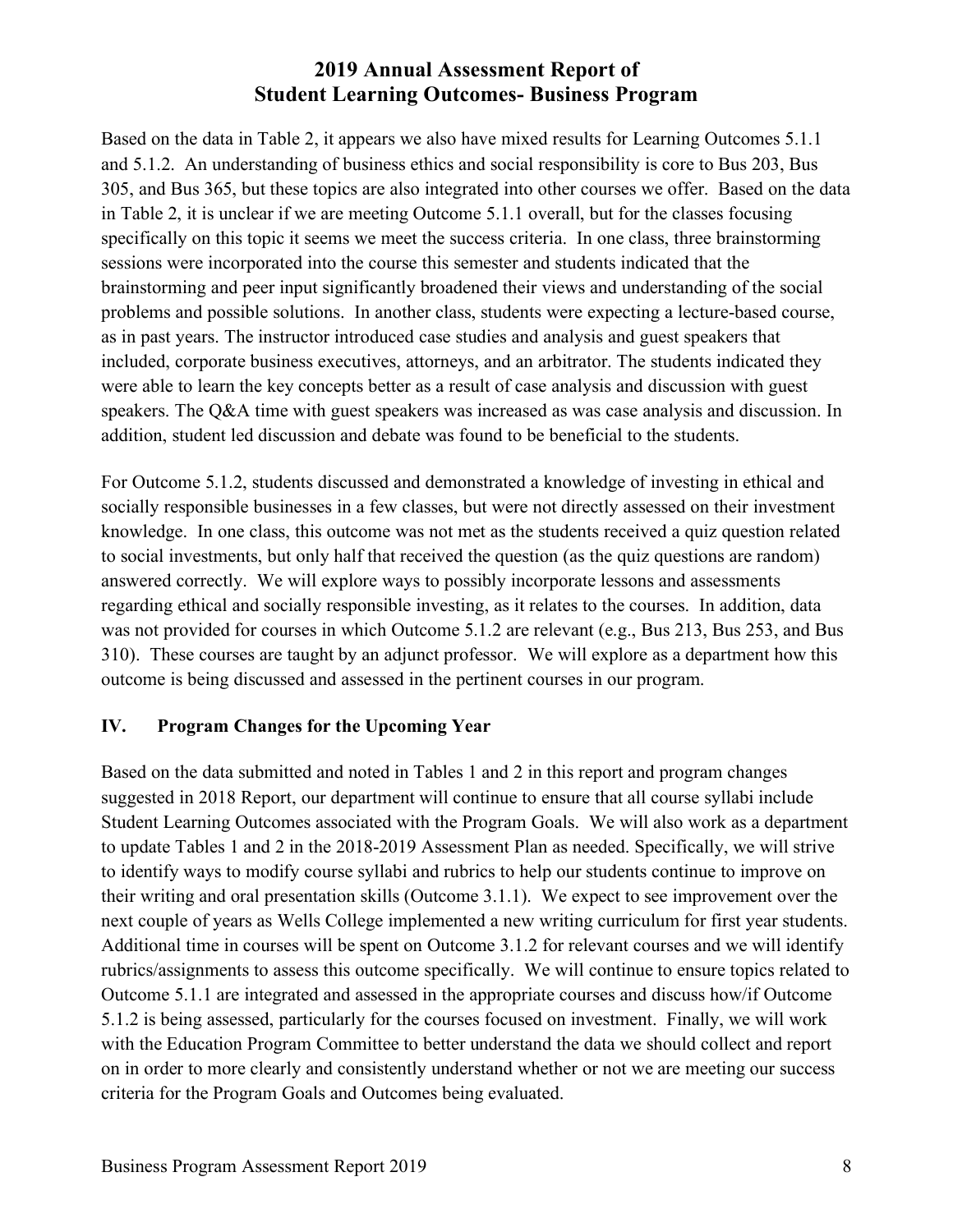To ensure clear communication for advising, we will start to discuss a sample two- and four-year course schedule for the students and identify a suggested course sequence. While some introductory or 200 level courses have no pre-requisites, it still would be helpful for students to review a suggested sequence of courses before attending advising appointments. Not only will this guidance help ensure student academic success in courses, it could have a positive impact on retention. We will also continue to review our courses to ensure we have appropriate pre-requisites. In creating the two-year teaching schedule, we identified potential opportunities to create new courses or modify existing ones to meet the changing needs our students such as a new entrepreneurship course, a new sustainable business operations course (in collaboration with the Center for Sustainability) and modification of Bus 360 to include R programming. Finally, this year we added a research methods course (SS 294) to supplement our list of electives. This course will provide students with additional skills to design, implement, evaluate survey for their final paper/project in Bus 402, as well as prepare them for a career in marketing.

As recommended in the 2018 Assessment Report, we will continue to design and implement an exit survey for the seniors to supplement our data analysis. This survey will be implemented via Bus 402 class and/or other classes as identified by the department. Finally, we will also continue to explore establishing a mechanism to obtain post measurement data from the Center for Academic and Career Advising to evaluate future Program Goals and Outcomes.

#### **V. Action Plan for the Upcoming Year**

As noted in our 2019-2020 Assessment Plan, the Business faculty will continue to assess Program Goal #3 by collecting data from key assignments, tests, and projects from classes listed in Table 1 in the Business Assessment Plan. We will meet in the fall and spring to discuss data collection and program changes. While this is tentative, we will finish assessing Program Goal 3 in 2020-2021 and begin to assess Program Goal 1 in 2021-2022.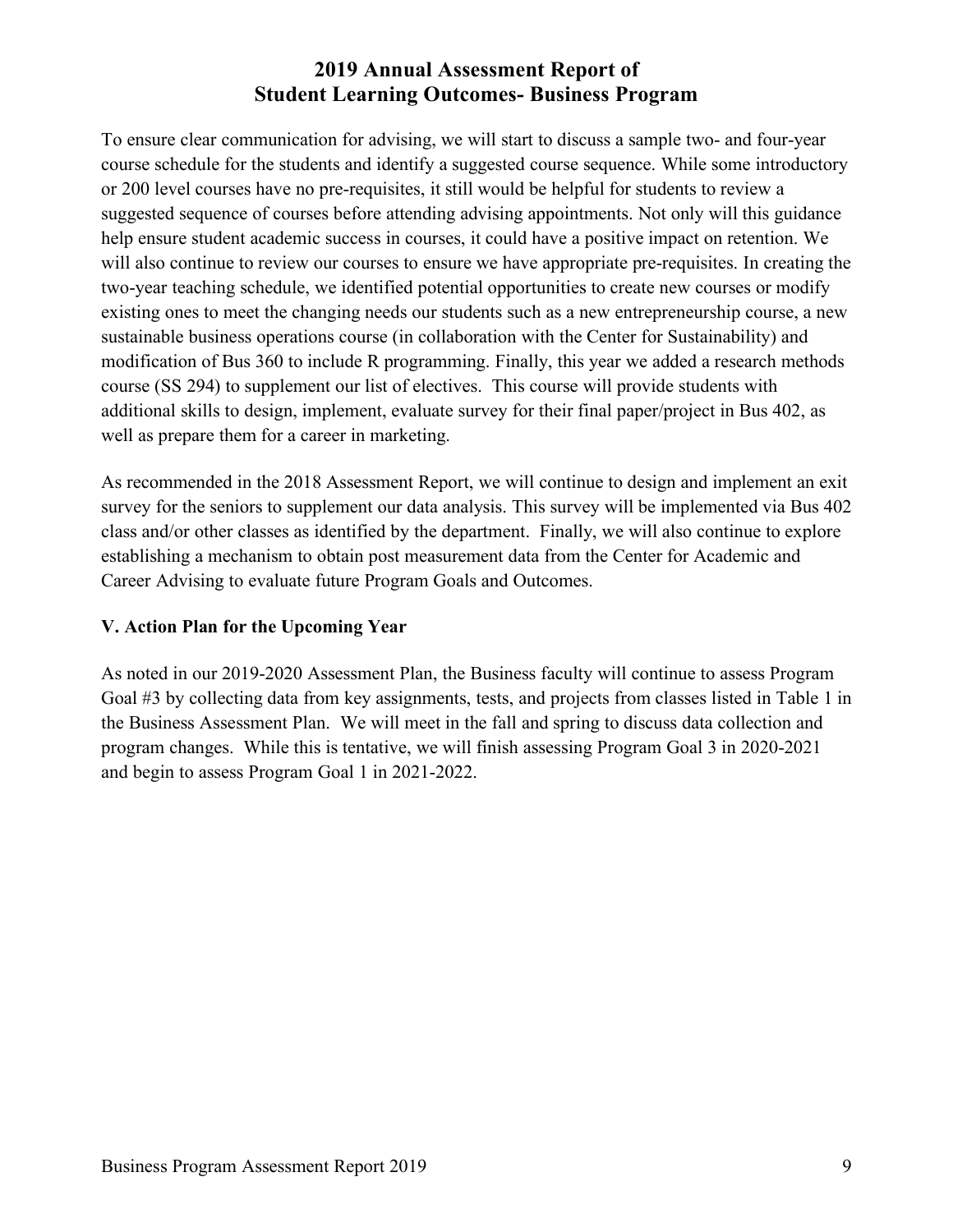#### **Appendix A- Rubrics/Assignments**

#### **Bus 365- Fall 2018 Rubric for Written Case Study Assignments**

|                | <b>STRONG (9-10)</b> | AVERAGE (7-8.9         | <b>DEVELOPING</b>        |        | Score    | Weighted |
|----------------|----------------------|------------------------|--------------------------|--------|----------|----------|
|                | points)              | points)                | $(0-6.9 \text{ points})$ | Weight | $(1-10)$ | Score    |
| Completeness   | Presents an          | Presents a thorough    | Presents a               | 0.4    |          |          |
| - Analysis &   | insightful and       | analysis of most of    | superficial or           |        |          |          |
| Evaluation of  | thorough analysis    | the issues identified; | incomplete               |        |          |          |
| Issues/        | of all identified    | missing some           | analysis of some         |        |          |          |
| Problems       | issues/problems;     | necessary              | of the identified        |        |          |          |
|                | includes several     | calculations, if       | issues; omits            |        |          |          |
|                | "examples and all    | applicable. Missing    | necessary                |        |          |          |
|                | necessary            | some evidence          | calculations (if         |        |          |          |
|                | calculations, if     | and/or examples        | applicable) and          |        |          |          |
|                | applicable.          |                        | examples,                |        |          |          |
| Understand     | Identifies and       | Identifies and         | Identifies and           | 0.2    |          |          |
| and            | demonstrates a       | demonstrates a good    | demonstrates a           |        |          |          |
| Identification | sophisticated        | understanding of       | less than                |        |          |          |
| of Main Case   | understanding of     | most of the            | acceptable               |        |          |          |
| Issues/Topics  | the main             | issues/concepts.       | understanding of         |        |          |          |
|                | issues/concepts in   | May be missing         | some of the              |        |          |          |
|                | the case study.      | some level of          | issues/concepts in       |        |          |          |
|                |                      | understanding          | the case study.          |        |          |          |
| Links to       | Makes appropriate    | Makes appropriate      | Makes                    | 0.2    |          |          |
| Course         | and powerful         | but somewhat vague     | inappropriate or         |        |          |          |
| Readings &     | connections          | connections between    | little connection        |        |          |          |
| Additional     | between identified   | identified             | between issues           |        |          |          |
| Research       | issues/problems      | issues/problems and    | identified and the       |        |          |          |
|                | and the strategic    | concepts studied in    | concepts studied         |        |          |          |
|                | concepts studied in  | readings and           | in the readings;         |        |          |          |
|                | the course readings  | lectures;              | supplements case         |        |          |          |
|                | and lectures;        | demonstrates limited   | study, if at all,        |        |          |          |
|                | supplements case     | command of the         | with incomplete          |        |          |          |
|                | study with relevant  | analytical tools       | research and             |        |          |          |
|                | documents. Cites     | studied;               | documentation.           | п      |          |          |
|                | all sources of       | supplements case       | No citations.            |        |          |          |
|                | information          | study with limited     |                          |        |          |          |
|                |                      | research. Cites some   |                          |        |          |          |
|                |                      | sources of             |                          |        |          |          |
|                |                      | information, or cites  |                          |        |          |          |
|                |                      | incorrectly.           |                          |        |          |          |
| Writing        | Demonstrates         | Occasional grammar     | Writing is               | 0.2    |          |          |
| Mechanics &    | clarity, conciseness | or spelling errors,    | unfocused,               |        |          |          |
| Formatting     | and correctness;     | but still a clear      | rambling, or             |        |          |          |
| Guidelines     | formatting is        | presentation of        | contains serious         |        |          |          |
|                | appropriate and      | ideas; lacks           | errors; poorly           |        |          |          |
|                | writing is free of   | organization.          | organized and            |        |          |          |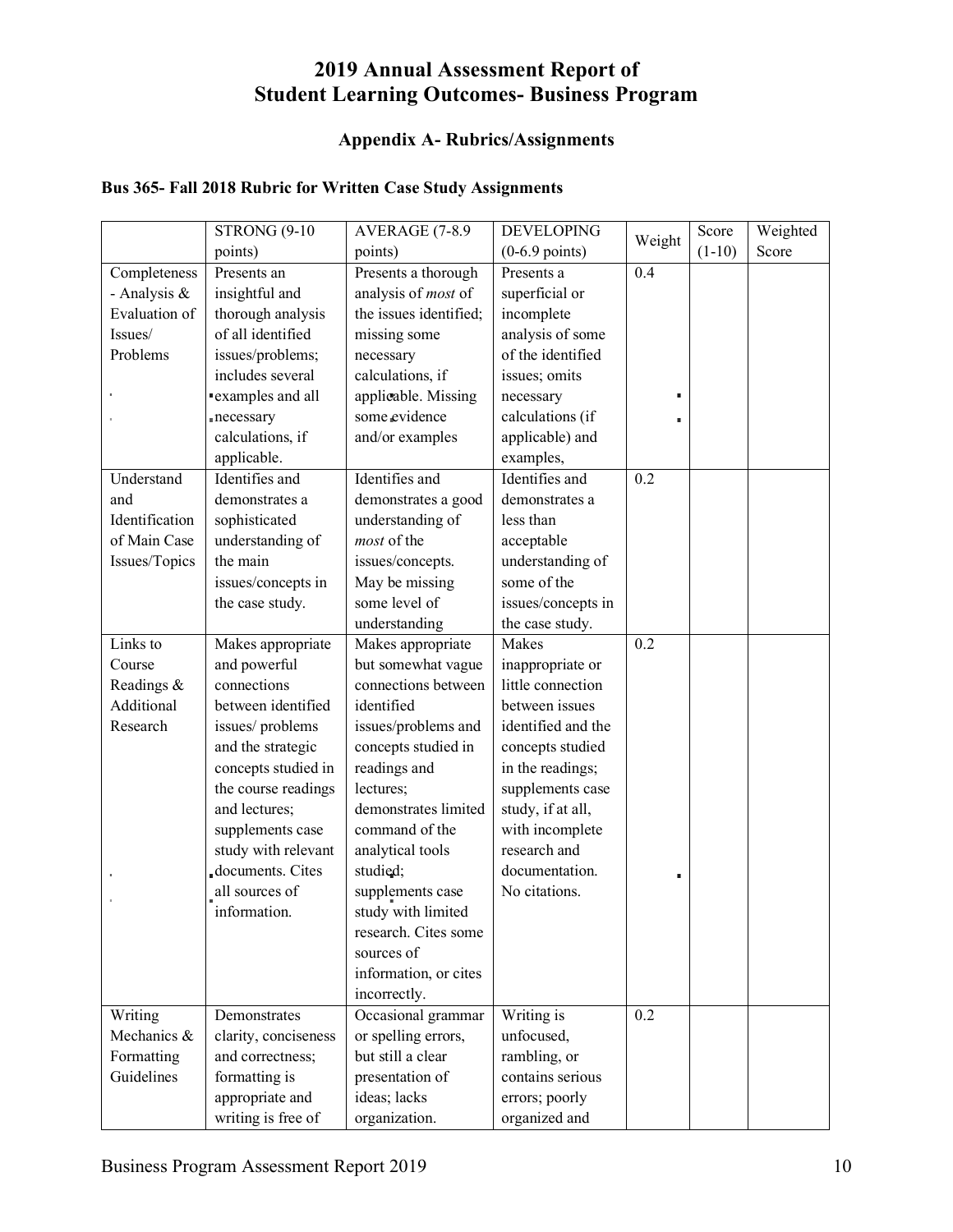| grammar and      | does not follow |  |  |
|------------------|-----------------|--|--|
| spelling errors. | specified       |  |  |
|                  | guidelines.     |  |  |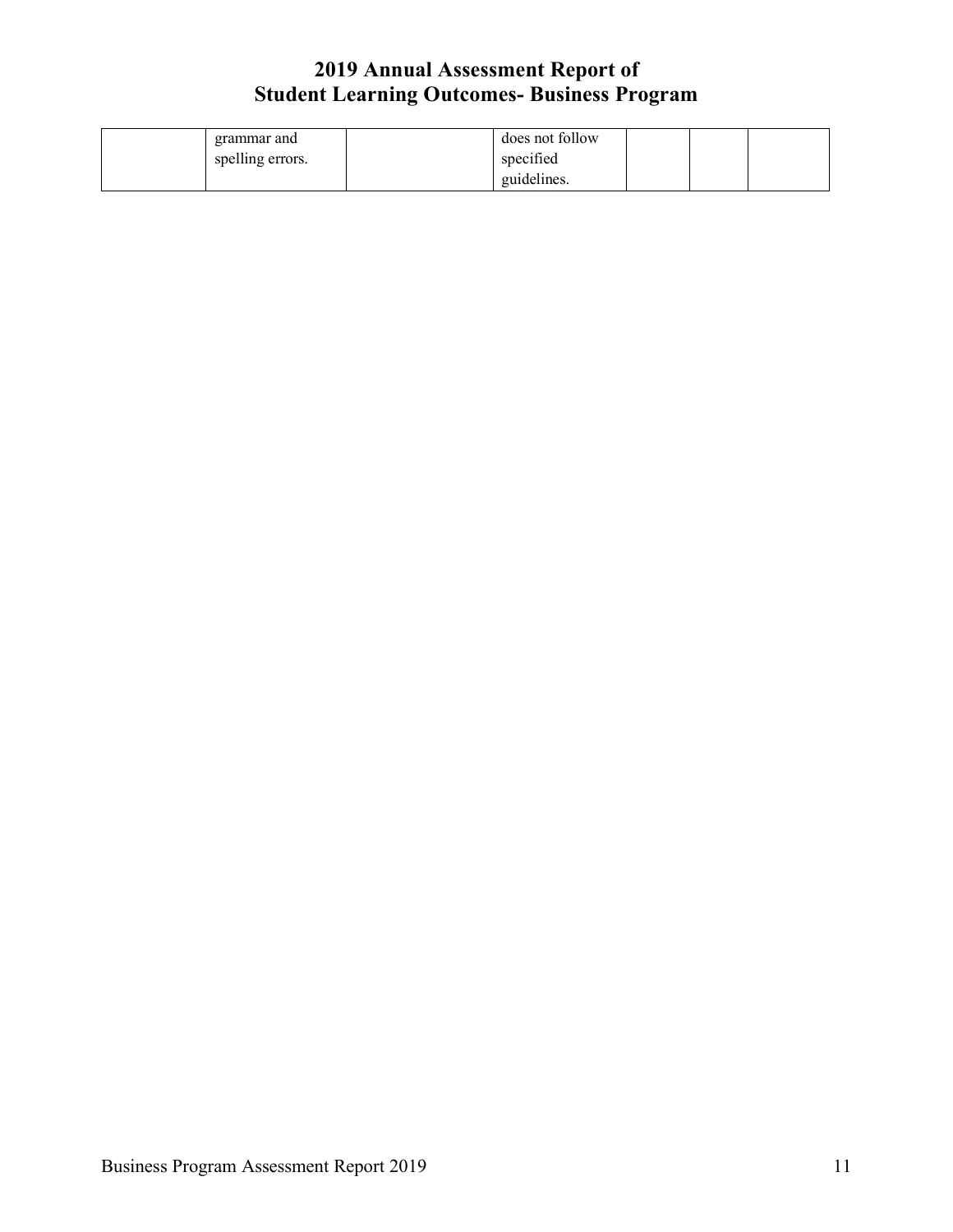#### **Bus 365- Fall 2018 – Case study leader presentation Rubric/Assignment**

Below are the assignments for the case presentations. Each group must present a short (5-10 min) overview of and main take aways from the case. Make sure to connect how the case relevant to what we are learning in class and lead the class in thoughtful discussion of questions (not just yes/not, but ones that result in conversation- who, how and why questions). I expect a minimum of *three* questions per person in each group. I expect everyone in the group to participate and be able to answer any questions posed by myself or the class.

This assignment is graded out of 10 points for leading the case:

- 7 points for showing up and doing the powerpoint presentation, leading with any basic questions I may or may not provide and adding three questions per person in the group.
- 1 point if your questions are thought provoking and analytical and get the class to talk
- 1 point for creativity videos/pod cast to give context to the case or to update it
- 1 point for adding concepts from previous class readings to support ideas
- Negative points for individual/group lack of preparation, distracting errors on the PPT, it is evident that it is not a group effort-all should participate), etc.

| <b>Case Leaders:</b> | Case                          | Date        |
|----------------------|-------------------------------|-------------|
| <b>XXX</b>           | Hopworks (Sustainable Brews)  | October 2   |
| <b>XXX</b>           | Zipcar                        | October 18* |
| <b>XXX</b>           | Patagonia                     | October 23* |
| <b>XXX</b>           | Ecovative                     | October 25* |
| <b>XXX</b>           | Managing Social Acceptance of | November 1  |
|                      | <b>Wind Energy Projects</b>   |             |
| <b>XXX</b>           | Alpha Motors Case             | November 8  |
| <b>XXX</b>           | Lululemon                     | November 13 |
| <b>XXX</b>           | Seventh Generation            | November 15 |

\*please note that I may need to move things around depending on when our guest speaker is able to come to our class.

You are expected to do a write up of the case you are leading and it would be due two weeks after you present. More details on the writeups to come.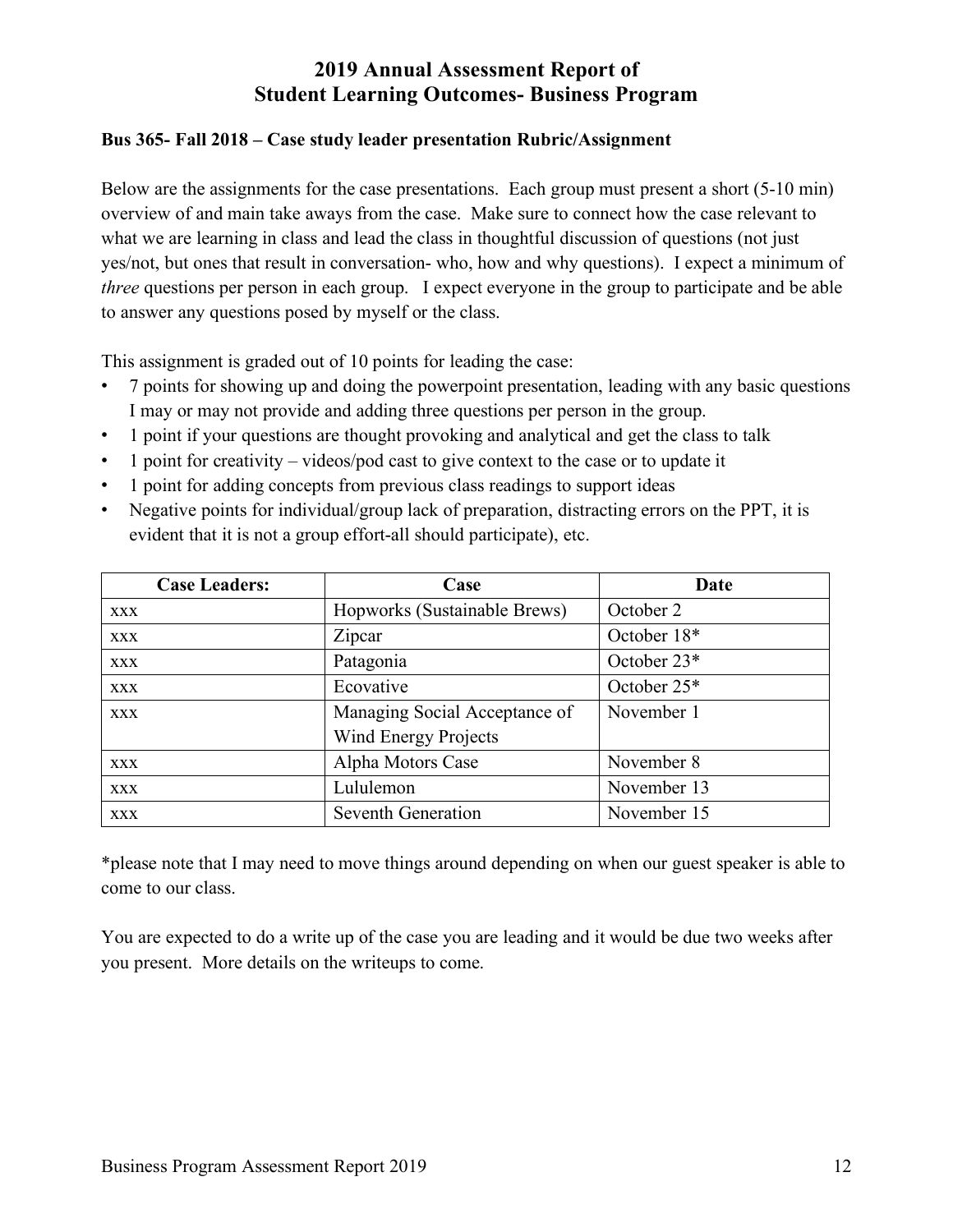#### **BUS 402 – Spring 2019 – Final Paper Rubric**

|                                 | Weight | Score $(1-4)$ | Weighted Score |
|---------------------------------|--------|---------------|----------------|
| Quality of research in paper or | 0.3    |               |                |
| project                         |        |               |                |
| Completeness of project or      | 0.2    |               |                |
| paper components (including     |        |               |                |
| citations, intext/end ref)      |        |               |                |
| Quality of writing/grammar      | 0.2    |               |                |
| Quality of analysis or          | 0.3    |               |                |
| synthesis of literature         |        |               |                |
|                                 |        |               |                |

*Scored: 1 – less than adequate to 4 – beyond expectations*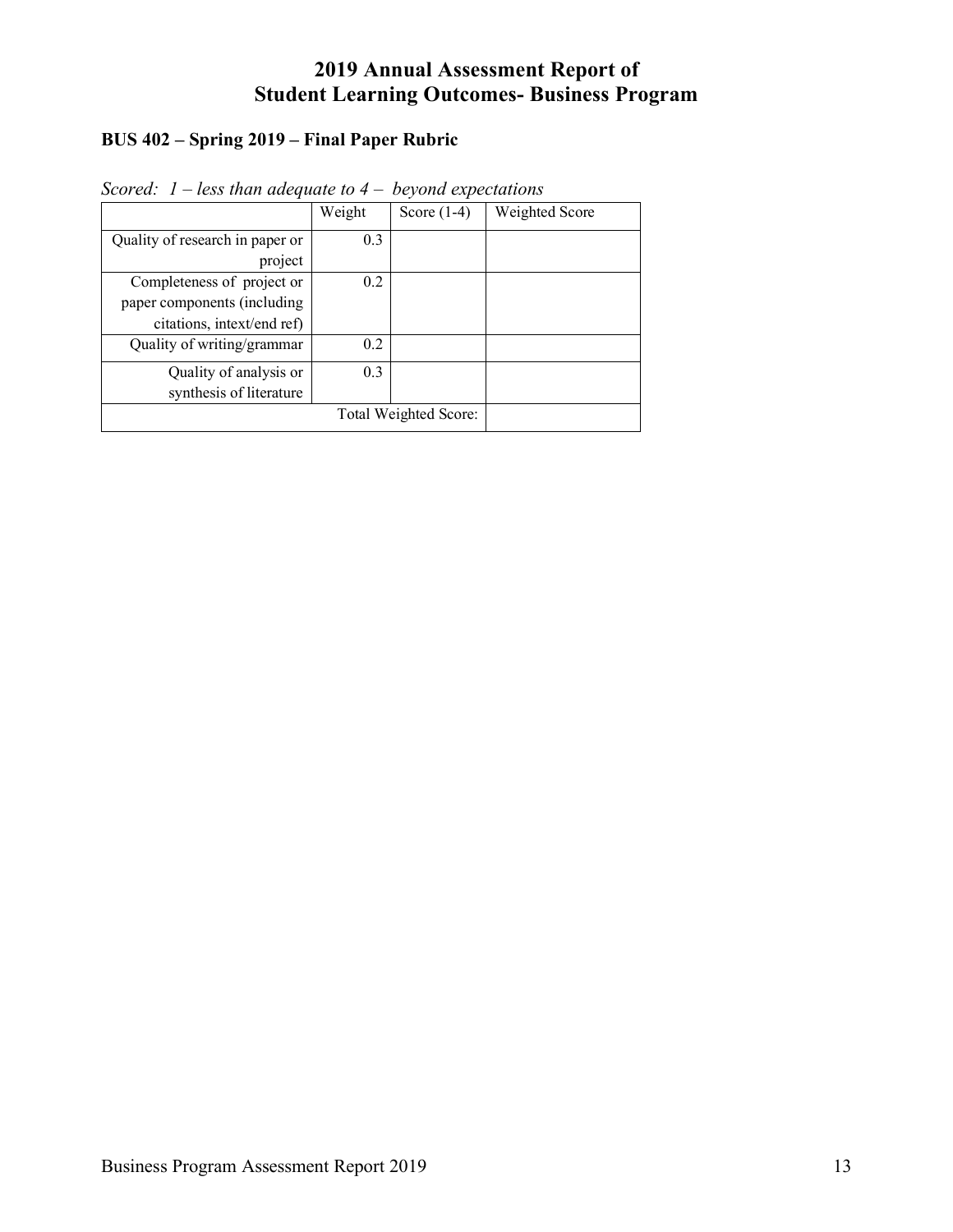### **BUS 402 – Spring 2019 – Final Poster Presentation Rubric**

Student Name: \_\_\_\_\_\_\_\_\_\_\_\_\_\_\_\_\_\_\_\_\_\_\_\_\_\_\_ Poster topic: \_\_\_\_\_\_\_\_\_\_\_\_\_\_\_\_\_\_\_\_\_\_\_\_\_\_

Feedback or overall comments:

Please provide a score for each category:

|                      | 4                      | $\overline{\mathbf{3}}$ | $\overline{2}$       | 1               | Score: |
|----------------------|------------------------|-------------------------|----------------------|-----------------|--------|
| <b>Content of</b>    | Fully described the    | Content and support     | Content and support  | Research (or    |        |
| research or          | purpose of their       | for research (or        | for research (or     | business plan)  |        |
| business plan        | study, their research  | business plan) is       | business plan) is    | content is less |        |
|                      | (or business plan),    | satisfactory.           | adequate with        | than adequate.  |        |
|                      | the data, and results. |                         | limited support for  |                 |        |
|                      |                        |                         | research or business |                 |        |
|                      |                        |                         | plan.                |                 |        |
| <b>Poster visual</b> | Poster is visually     | Adequate visual         | Poster was           | Not visually    |        |
| appeal and           | appealing, easy to     | appeal with some        | acceptable, but      | effective or    |        |
| clarity              | read, Uses             | images/graphics,        | needs work to        | appealing and   |        |
|                      | appropriate            | but could improve       | improve better       | has serious     |        |
|                      | creativity with        | effectiveness           | utilization of       | grammatical     |        |
|                      | graphics/images,       | through better use      | fonts, colors,       | issues          |        |
|                      | fonts, headings,       | of space, font sizes,   | headings, white      |                 |        |
|                      | colors, and white      | colors, headings,       | space, etc. Has      |                 |        |
|                      | space. No              | white space etc.        | several              |                 |        |
|                      | grammatical errors     | May have some           | grammatical          |                 |        |
|                      |                        | grammatical issues      | issues               |                 |        |
| <b>Student</b>       | Demonstrates full      | Comfortable with        | Limited              | Not appear to   |        |
| knowledge            | grasp of the topic     | the material            | knowledge of the     | have a handle   |        |
|                      |                        |                         | subject/data.        | on the data or  |        |
|                      |                        |                         |                      | topic.          |        |
| <b>Student</b>       | Demonstrates ease      | Answers most            | Limited ability to   | Not an          |        |
| communication        | at answering           | questions. Speaks       | answer questions     | effective       |        |
|                      | questions. Speaks      | clearly most of the     | or communicate       | communicator    |        |
|                      | clearly and            | time                    | about the            |                 |        |
|                      | professionally         |                         | subject/data.        |                 |        |

Judge name:\_\_\_\_\_\_\_\_\_\_\_\_\_\_\_\_\_\_\_\_\_\_\_\_\_\_\_\_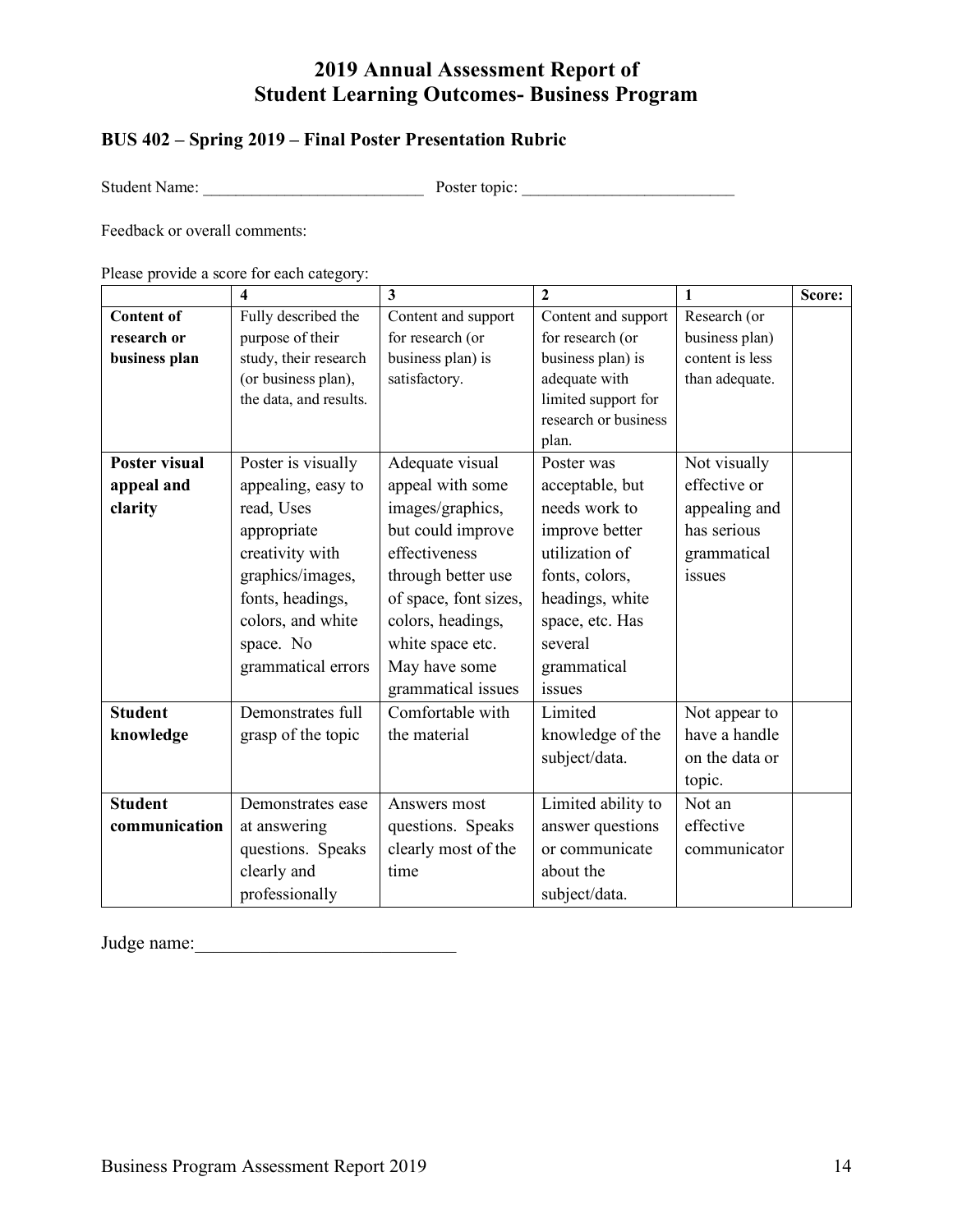#### **Bus 250 Spring 2019 Midterm assignment**

The goal of this midterm assignment to evaluate your understanding of the project challenge and the concepts we are discussing in class/readings. If our challenge is to ensure the success of the recycle mania program, find *research* (2-3 articles) to explain the problem we are currently facing with waste generation, global issues with how we can handle the recycled materials/waste, and/or consumer awareness/issues with existing recycling/waste diversion efforts. As part of this effort, I would also like you to *benchmark* with one additional school or community (can be a local government) on their recycling/composting/waste diversion program and how they communicate the program to their students/faculty/community members (signage, websites, collection containers etc.). Finally, I would like you to explain your understanding of design thinking and how you are currently applying the process to the challenge. You can write a short answer for each question below, but I expect each question should be answered in complete sentences.

The questions (and weight towards final grade) are as follows:

- 35% Q1 Research articles (at least 2) on waste generation/recycling to further support/explain the issues we are facing on campus and in the greater community. You can include information from articles that I posted on Moodle- but that doesn't count towards the number you need to find.
- 25% Q2 Research one other community or school and explain how they are sorting, collecting, and communicating their recycling/composting/waste diversion program. Make sure to identify the community, provide any data/statistics or even images and explain what can we learn from them (positive or negative).
- $\bullet$  40% Q3 Define the concept of design thinking, explain it in your own words, and identify how you are applying the concept to this particular challenge. For example, make sure to explain how you are defining the problem and give examples from your interviews and group work during class. Make sure to address each step (even if we haven't done them yet). Include who you will need to test your solutions with and what criteria you will use to evaluate the solution's effectiveness.

Citations using APA style are required- particularly for concepts/ideas/data that is not your own thought. If you are a having a problem with figuring out how to cite something (video), just do your best. The evaluation of your midterm is also based on how completely you answered each question, the quality of information/research provided, your ability to integrate the concepts/reading/videos from class, and overall grammar. Points will be taken off if you have many grammatical errors and/or fail to include intext citations and end references.

This is due before class on March 21, 2018 at 1:00 pm. No late submissions will be accepted.

#### **Bus 250 Presentation Assignment Rubric- Spring 2019**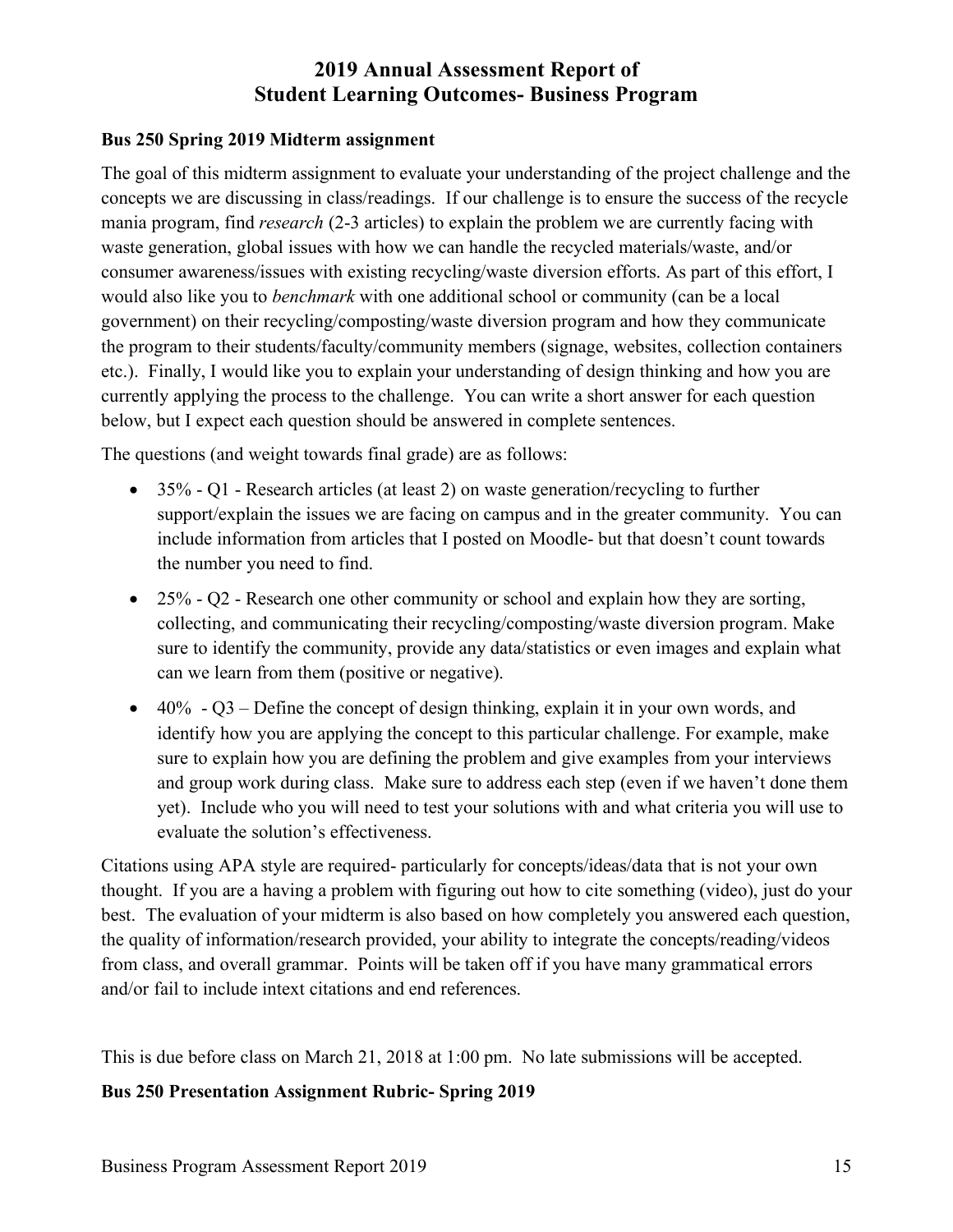*Scored: 1 – less than adequate to 4 – beyond expectations (weighted equally)*

|                                                          | Score |
|----------------------------------------------------------|-------|
| Overall how effectively did they complete all aspects of |       |
| the assignment                                           |       |
| How effectively did they address the content in the      |       |
| presentation (design thinking process)                   |       |
| How effectively did they address the content in the      |       |
| presentation (sustainability assessment)                 |       |
| Visually appeal of presentation                          |       |
| Average total:                                           |       |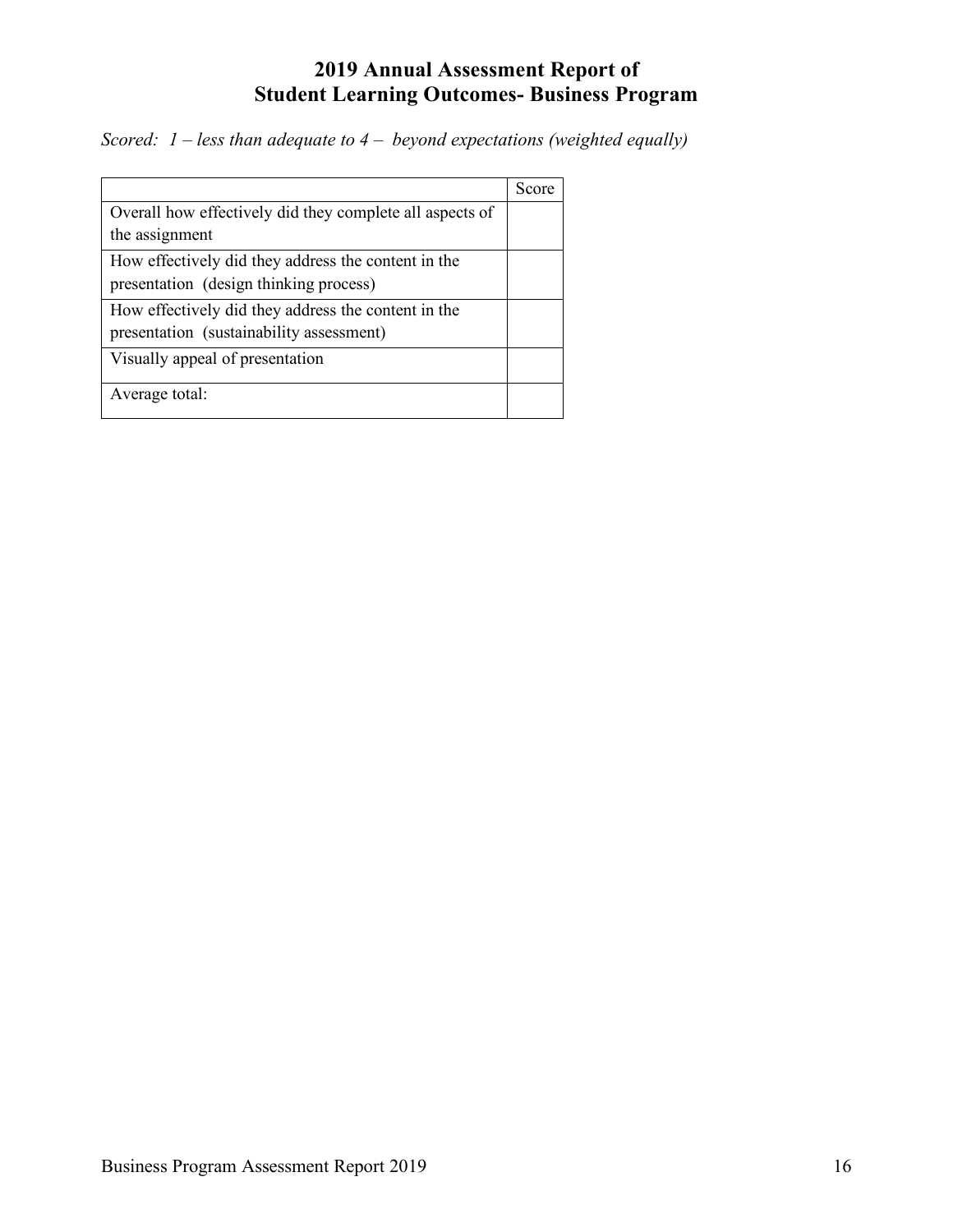#### **Bus 250 Fall 2018 Final Paper Rubric**

*Scored: 1 – less than adequate to 4 – beyond expectations* 

|                                                   | Weight | Score |
|---------------------------------------------------|--------|-------|
| Completeness of the assignment (how effective and | 30%    |       |
| completely did they respond to the final          |        |       |
| requirements)                                     |        |       |
| Quality (writing quality and appropriate use of   | 25%    |       |
| references)                                       |        |       |
| Effective Understanding and Application of Design | 35%    |       |
| Thinking/Creative Problem-Solving concepts        |        |       |
|                                                   |        |       |
| Creative component inclusion of images,           | 10%    |       |
| additional notes/materials                        |        |       |
|                                                   |        |       |
| Total weighted score                              |        |       |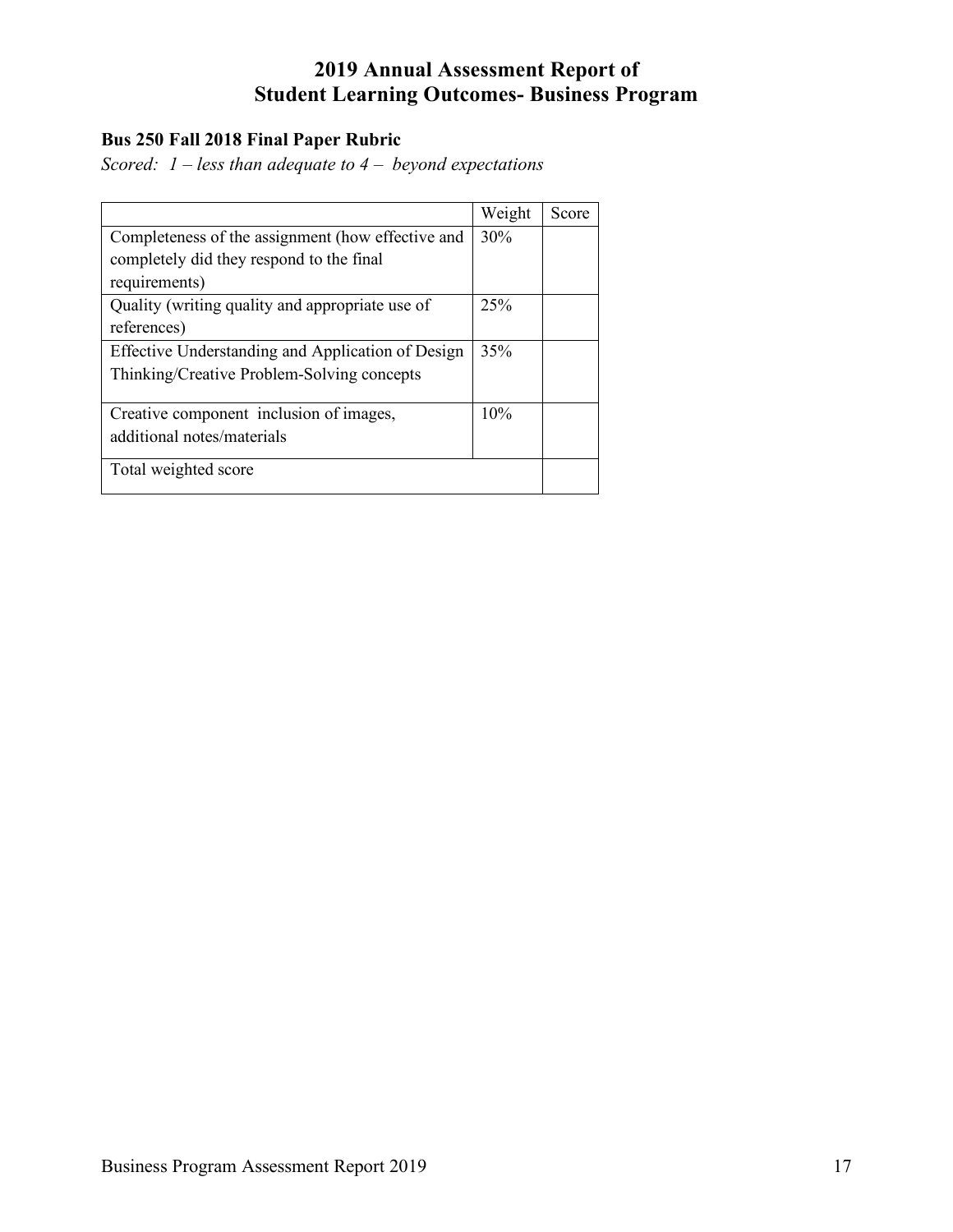|                  | GENEKAL MAKKING UKHEKIA KUDITC USEG IOI DUS 201, DUS 202, and DUS 302.     |                                      |                                  |                                                     |                |
|------------------|----------------------------------------------------------------------------|--------------------------------------|----------------------------------|-----------------------------------------------------|----------------|
|                  | Excellent work: 70% Above satisfactory Satisfactory: 50 Below satisfactory |                                      |                                  |                                                     | Failure:       |
|                  |                                                                            | work: 60% - 69%                      | $-59%$                           | work: 40% - 49%                                     | Below 40%      |
| Relevance        | Excellent knowledge Very good use of                                       |                                      | Competent use                    | Some use of                                         | Little or no   |
|                  | and understanding of course material                                       |                                      | of course                        | appropriate course                                  | sign of        |
| 30%              | material and an                                                            | and other                            | materials and                    | materials and                                       | relevance      |
|                  | imaginative sense of information; well-                                    |                                      | other                            | experience to support                               |                |
|                  | its relevance across                                                       | chosen to support                    | information to                   | arguments; capacity                                 |                |
|                  | a range of issues,                                                         | arguments relevantsupport most       |                                  | to identify relevance,                              |                |
|                  | and context or                                                             | to question                          | arguments                        | but may be rather                                   |                |
|                  | policy situation;                                                          |                                      |                                  | narrowly focused and                                |                |
|                  | excellent use of                                                           |                                      |                                  | miss out important                                  |                |
|                  | course material and                                                        |                                      |                                  | areas                                               |                |
|                  | other relevant                                                             |                                      |                                  |                                                     |                |
|                  | information to                                                             |                                      |                                  |                                                     |                |
|                  | support argument                                                           |                                      |                                  |                                                     |                |
| <b>Content</b>   | Independent and                                                            | Good knowledge                       | Reasonable                       | Adequate                                            | Very limited   |
| 30%              | creative, and                                                              | and understanding knowledge of       |                                  | understanding and                                   | knowledge      |
|                  | demonstrates clear                                                         | of the material,                     | the material and                 | use of course and                                   | and            |
|                  | thinking; ability to                                                       | across a broad                       | ability to draw                  | other relevant                                      | understanding  |
|                  | analyses and                                                               | spectrum,                            | upon more than                   | material; mostly                                    | and the issues |
|                  | critically evaluate                                                        | combined with an                     | one source for                   | descriptive, but with                               | involved       |
|                  | material                                                                   | ability to evaluate, ideas; uses key |                                  | some grasp of key                                   |                |
|                  |                                                                            | analyse and reflect themes well.     |                                  | course themes and                                   |                |
|                  |                                                                            | on key issues                        |                                  | issues and a capacity                               |                |
|                  |                                                                            |                                      |                                  | to discuss these in                                 |                |
|                  |                                                                            |                                      |                                  | context                                             |                |
|                  |                                                                            | Well organized                       |                                  | Some attempt to                                     |                |
|                  |                                                                            | use of most of the                   | Capacity to                      | address the                                         |                |
|                  |                                                                            | major points with                    | grapple with                     | conflicting arguments                               |                |
|                  | A sensitive                                                                | an ability to draw                   | conflicting                      | and ideas from the                                  |                |
|                  | awareness of                                                               | upon them                            | arguments and                    | course, some signs of Lack of                       |                |
|                  | conflicting                                                                | creatively and                       |                                  | ideas; beginning an attempt to take an awareness of |                |
| Depth 30%        | arguments and ideas<br>and of their<br>provenance. Clear<br>grasp of       | critically;                          |                                  | to draw together evaluative, analytical conflicting |                |
|                  |                                                                            | awareness of                         | and synthesize                   | and critical stance;                                | arguments      |
|                  |                                                                            | conflicting                          | ideas and                        | some appropriate use and ideas                      |                |
|                  |                                                                            | arguments and                        | perspectives                     | of concepts, but with                               |                |
|                  | implications.                                                              | ideas and attempt                    | from a range of                  | only limited evidence                               |                |
|                  |                                                                            | to address them in theory            |                                  | of independent                                      |                |
|                  |                                                                            | context                              |                                  | thinking                                            |                |
| <b>Structure</b> | Excellent organization Good, clear                                         |                                      | Sensible use of                  | Framework is apparent                               | Little or no   |
| 10%              | of material; clear,                                                        | framework and                        | major points                     | with an introduction,                               | evidence of    |
|                  | logical flow of                                                            | reasoned argument                    | integrated into the argument and |                                                     | planned        |

# **GENERAL MARKING CRITERIA Rubric Used for Bus 201, Bus 202, and Bus 302:**